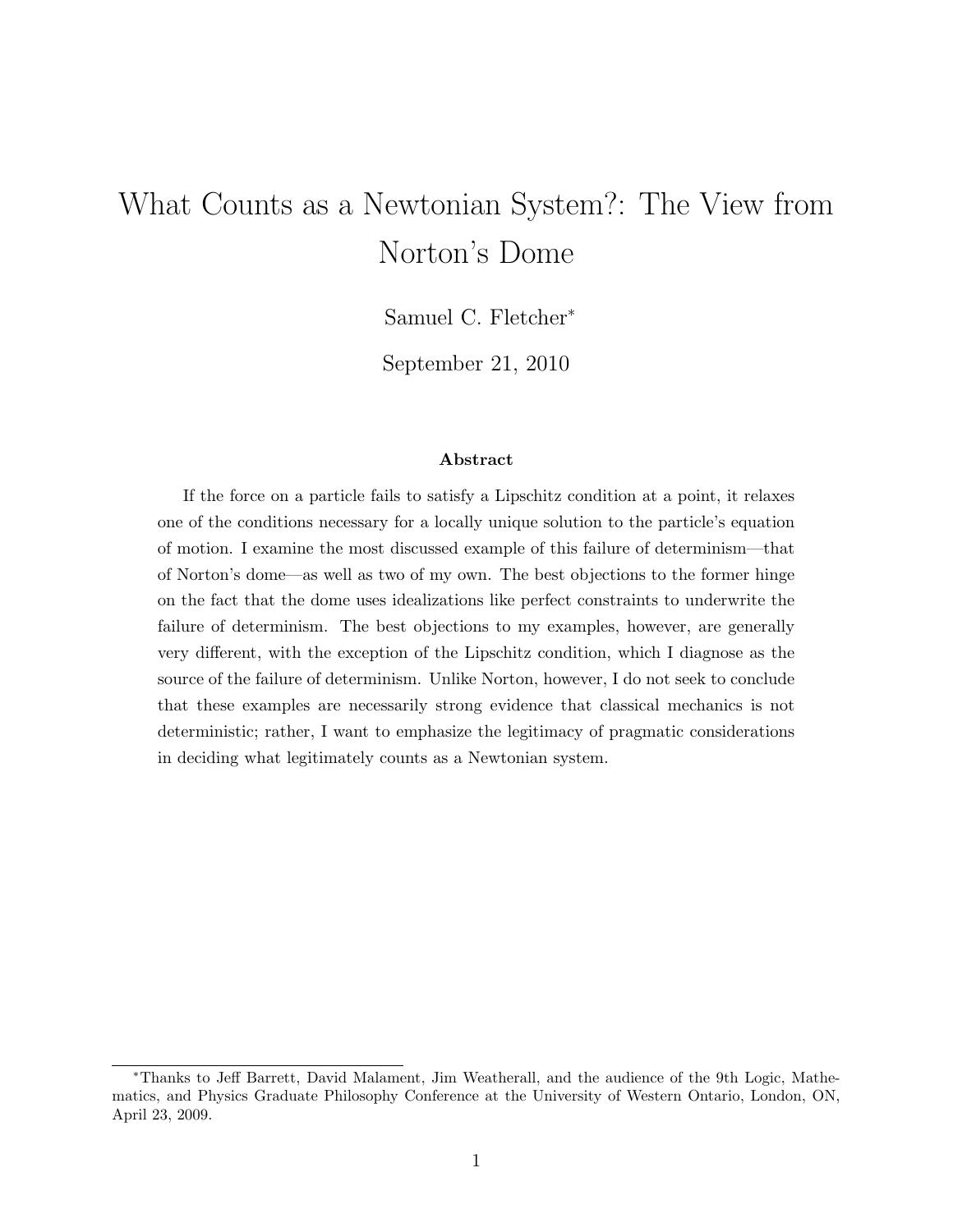One owes Mr. Lagrange for having shown, in a clear and precise manner, what the special solutions in the theory of curves are; but no one I know has yet proposed to determine their employment in dynamical questions. This is, however, a point of the science which deserves to be completely clarified, and on which we are far from having lifted any kind of difficulty.<sup>1</sup>

(M. Poisson (1806) [18] pp. 62–63)

# 1 Introduction

Classical mechanics is often held as the paragon of a deterministic theory, but there are in fact many ways in which determinism can fail in it. Some involve supertasks of denumerable particles interacting; others, like the "space invaders" scenario, involve massive particles traveling under their mutual gravitational influence appearing from spacial infinity at an arbitrary time  $\vert 4, 5 \vert$ . But perhaps the simplest class of examples consists in (finite) classical systems whose equations of motion are not uniquely fixed by the specification of their initial conditions. Such examples have been rediscovered several times in the literature, and the most recent and concrete example of this is Norton's dome [16]. In the example of the dome, a point mass at rest at the apex slides down acausally at some arbitrary time. Norton's example has generated considerable controversy; but instead of arguing to reject it as illegitimate like many commentators, Malament has brought attention to an underlying vagueness in the definition of a Newtonian system  $[15]$ <sup>2</sup>. For him, the answer to the question of determinism in classical physics depends on what exactly one takes a Newtonian system to be.

I agree with this conclusion, and this paper is in the same spirit, being an attempt to carry out its implications to the fullest. First, I show that the disagreement between Norton and his interlocutors ultimately rests on differing accounts about what counts as a proper Newtonian system. For each conception thereof, one can answer the question of determinism unambiguously because the mathematical structure of the theory is thereby clear. But, I will stress, there is no *transcendental* reason to choose a sole one among these. In practice, the choice of a particular formulation of classical mechanics will depend largely on pragmatic factors on what one is trying to do with the theory. Instead of conceiving classical mechanics as some canonical theory with a fully delineated subject matter, I picture it as a set of tools

 $1$ "On doit á M. Lagrange d'avoir montr e, d'une manière claire et précise, ce que représentent les solutions particulières dans la théorie des courbes; mais personne, que je sache, ne s'était encore proposé d'en déterminer l'usage dans les questions de dynamique. C'est cependant un point de la science qui mériterait d'être complètement éclairci et sur lequel nous sommes loin d'avoir levé toute espèce de difficulté." All translations are original, unless otherwise indicated.

<sup>2</sup> I will use "classical" and "Newtonian" as synonyms unless otherwise specified.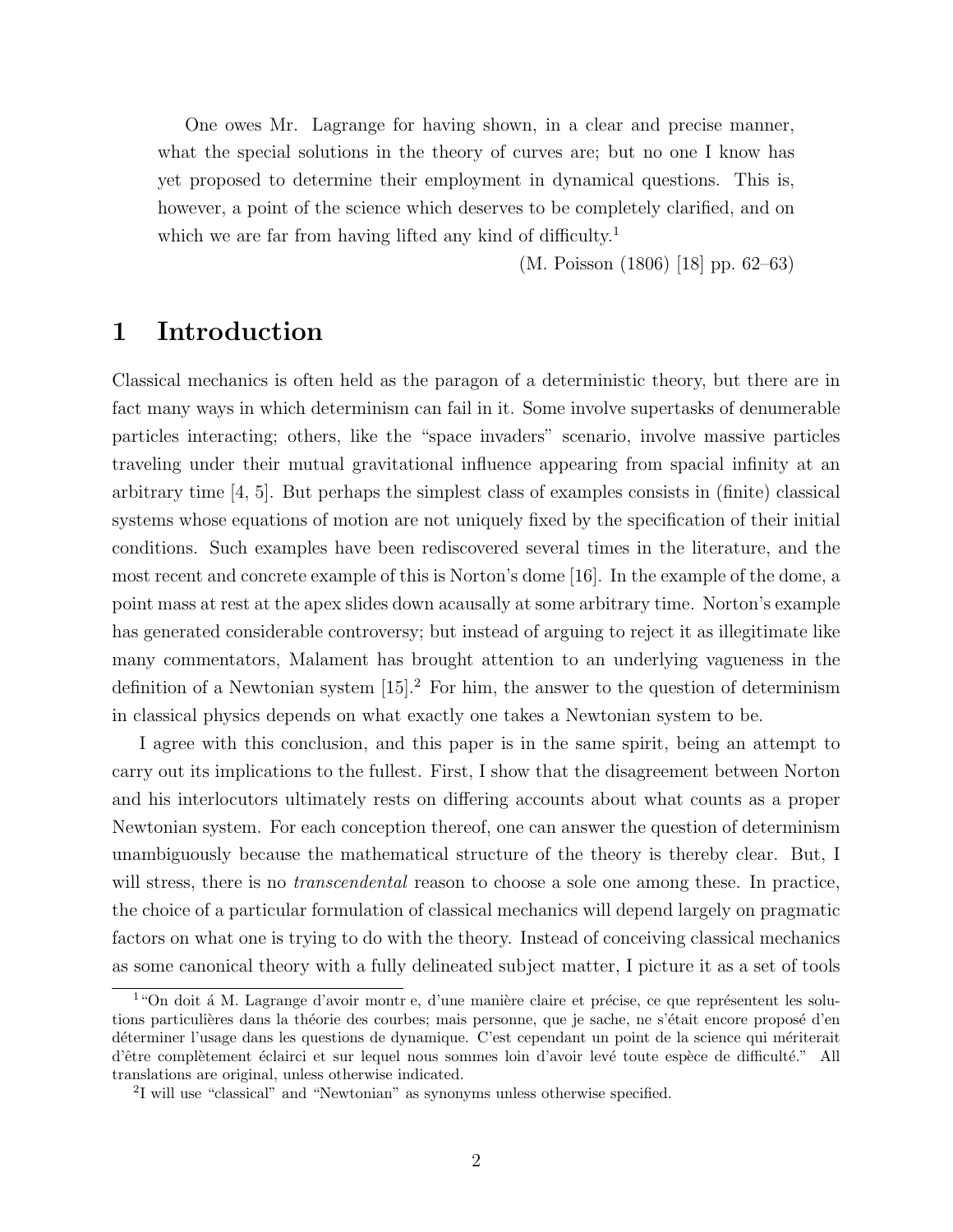from which one selects the hammer or wrench one judges to be most effective for one's purposes, whatever they may be.

My plan is as follows. I begin in §2.1 by reviewing how determinism can fail if the forces acting on a dynamical system do not satisfy a certain continuity condition called Lipschitz continuity. Then in §2.2 I recapitulate the details of Norton's dome, explicating some of its (perhaps unapparent) mathematical features. I will take a brief detour in §3 to narrate some of the history of these kinds of indeterministic systems since they were first discovered, before discussing Norton's replies to the example's most pertinent objections in §4. This will aid us in understanding the role of commentators' different perspectives of classical mechanics as we consider their objections. §5.1–5.2 contain two of my own examples as well as a case for why they avoid some of the difficulties of Norton's dome. In particular, I find that the best objections to Norton's and my examples differ in character significantly enough that there is little to unite except for some bare—but important—mathematical features. As I state in the concluding section  $(\S6)$ , however, I do not wish to draw from this that Newtonian mechanics fails determinism once and for all; rather, I wish to emphasize the pragmatic considerations that might force us to take one side or another in the debate.

# 2 Building Up the Dome

#### 2.1 Setting the Ground

I will say that a given system is deterministic or satisfies determinism if and only if its state, whose dynamics are described by a set of differential equations, has a unique solution to its initial value problem. For example, in Newtonian mechanics, the equation of motion  $\vec{r}(t)$  for some point particle of mass  $m$  satisfies

$$
\vec{F}(\vec{r}) = m \frac{d^2 \vec{r}}{dt^2},\tag{1}
$$

where  $\vec{F}(\vec{r}) : D \to \mathbb{R}^3$  (with  $D \subset \mathbb{R}^3$ ) is the force on the particle. If in addition the equation of motion satisfies some initial conditions, e.g.

$$
\vec{r}(t_0) = \vec{r}_0,\tag{2}
$$

$$
\frac{d\vec{r}}{dt}(t_0) = \vec{v}_0,\tag{3}
$$

then a theorem from the theory of ordinary differential equations guarantees that there is a unique maximally extended solution to the equation of motion, provided that the force  $\vec{F}$  is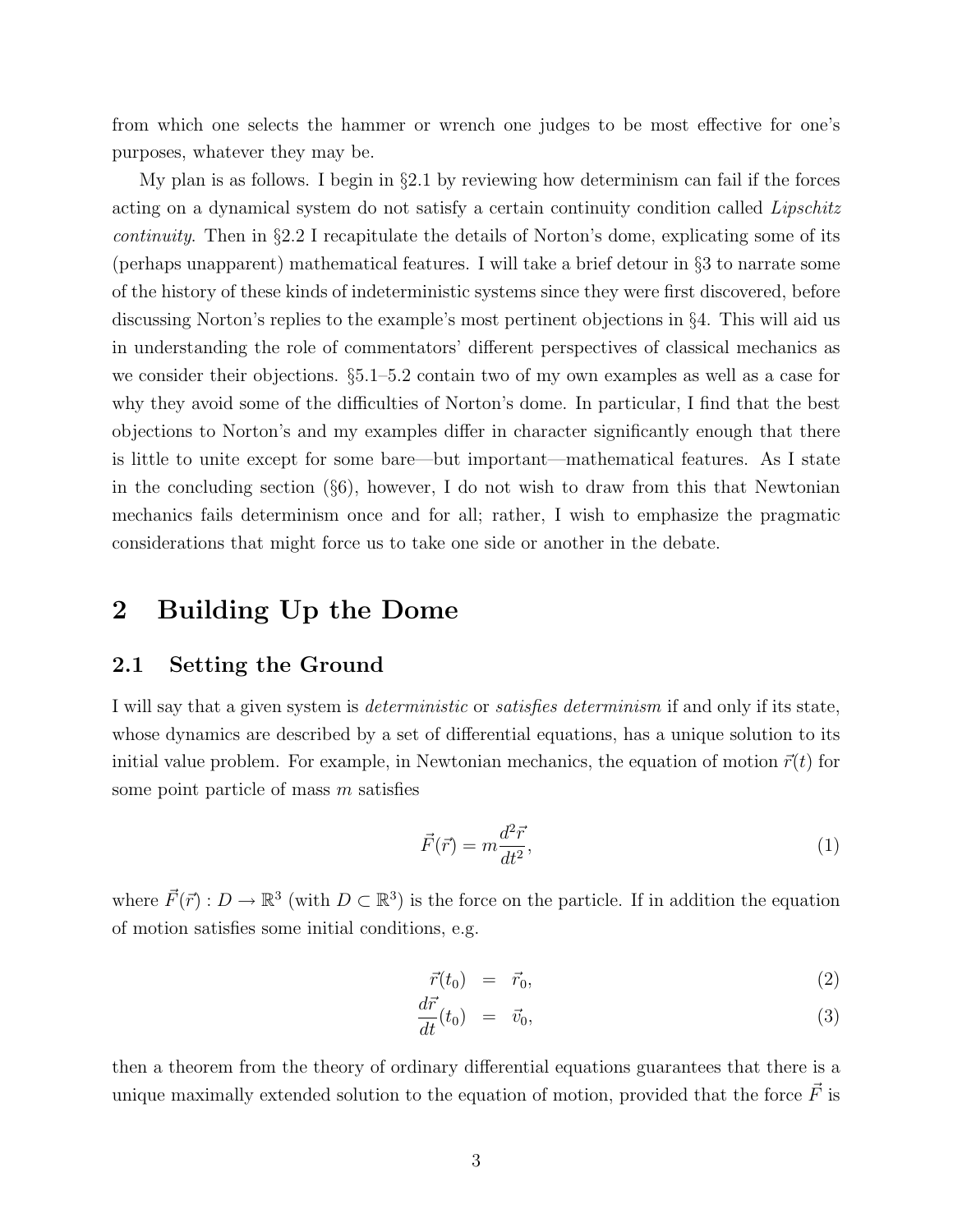

Figure 1: If a function is to be Lipschitz at a point, the graph of the function must lie within the green cones whose slopes are determined by the Lipschitz constant  $K$ .

locally Lipschitz continuous on its domain D. Explicitly, we say F is Lipschitz continuous, satisfies a Lipschitz condition, or simply is Lipschitz on its domain  $D$  if and only if there is a constant  $K > 0$  such that  $\forall x, y \in D, |F(x) - F(y)| \leq K|x - y|$ . So F is locally Lipschitz *continuous* when, for every  $x \in D$ , there is a neighborhood U of x such that the restriction of  $F$  to  $U$  is Lipschitz continuous. Intuitively, Lipschitz continuity restricts the slope of the tangent line to a curve from getting too large. (See fig. 1.)

So a system consisting of a massive point particle undergoing Newtonian dynamics (eq. (1) via a locally Lipschitz force is deterministic insofar as the specification of the state of the particle in question—here, its position and velocity—at a particular time  $t_0$  locally fixes the history of the particle, i.e. its state at each time t in a neighborhood of  $t_0$ .<sup>3</sup> But what happens when not all of the above conditions are met? Relaxing the continuity condition so that F is non-Lipschitz at a single point can yield uncountably many solutions to eq.  $(1)$ satisfying the specified initial conditions. For example, set  $\vec{r}_0 = \vec{v}_0 = \mathbf{0}$ , and take

$$
F(r) = mb^2 r^a \tag{4}
$$

to be a radial force with  $0 < a < 1$  and b a constant whose units depend on the choice of

<sup>&</sup>lt;sup>3</sup>The locality of this kind of determinism can be highlighted by reference to "space invader" scenarios, in which the specification of the initial conditions of the system in question fixes its history for only a finite period of time [4, 5]. But this locality as such will not play a role in the examples of this paper.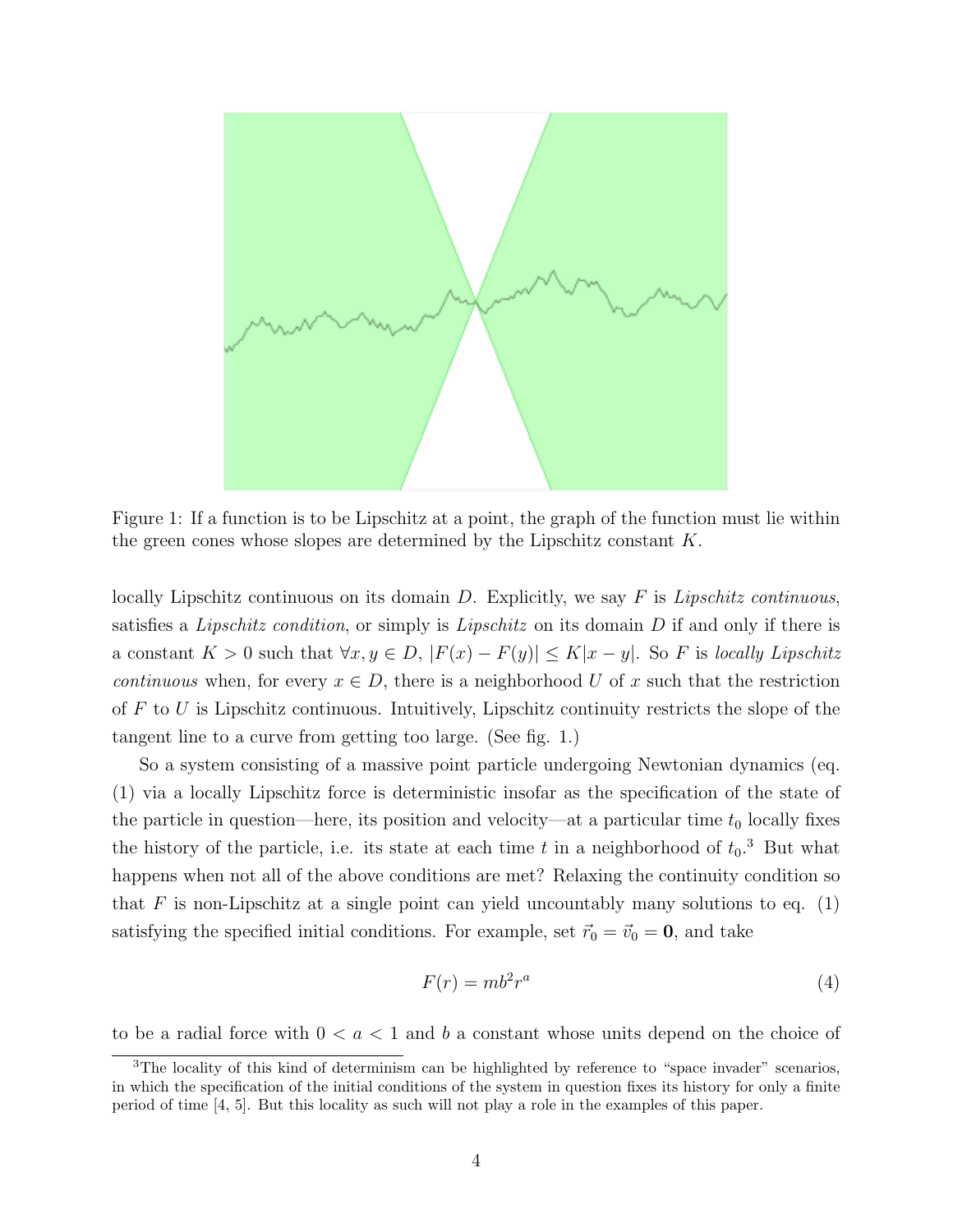a; eq. (4) is non-Lipschitz at the origin.<sup>4</sup> Then for the equation of motion there is both a trivial solution,

$$
r(t) = 0,\t\t(5)
$$

and a nontrivial one:

$$
r(t) = \left(\frac{(1-a)^2}{2(1+a)}\right)^{\frac{1}{1-a}} (b[t-T])^{\frac{2}{1-a}}.
$$
 (6)

Note that T is any time *whatsoever*. The two solutions given by eqs.  $(5,6)$  can be combined in the following way:

$$
r(t) = \begin{cases} 0, & \text{if } t \leq T, \\ \left(\frac{(1-a)^2}{2(1+a)}\right)^{\frac{1}{1-a}} (b[t-T])^{\frac{2}{1-a}}, & \text{if } t > T \end{cases}
$$
 (7)

Thus, according to eq. (7), the point particle sits at the origin until the arbitrary time  $t = T$ , the last time at which it is at rest; afterwards, it moves away as a power of the time elapsed from  $t = T$ . Because the theory provides no additional information about what the parameter T should be, there is a nondenumerable infinity of possible solutions corresponding to each possible value of  $T \in \mathbb{R}$ , and determinism fails. I will call this kind of failure of determinism Lipschitz indeterminism, and systems that display it Lipschitz indeterministic.

### 2.2 Norton's Dome

The case that Norton considers in [16, 17] is a cylindrically symmetric dome (see Fig. 2) on which a point particle of mass  $m$  slides under the influence of a uniform gravitational field. The shape of the dome acts as a kind of constraint surface that yields the necessary force equation for Lipschitz indeterminism. For, suppose the particle is constrained to move on the surface, and the equation for the loss of height  $h$  from the top of the dome, as a function of the distance traversed along the surface  $r$ , is given by

$$
h(r) = (2b^2/3g)r^{3/2},\tag{8}
$$

with g being the acceleration due to gravity and  $b$  a constant. Then the force propelling the particle down the slope is the component of the total force tangential to the surface:

$$
F_{\parallel} = mg\sin\theta = mg\frac{dh}{dr} = mb^2\sqrt{r},\qquad(9)
$$

<sup>&</sup>lt;sup>4</sup>To see why, suppose otherwise; then there must be some constant  $K > 0$  satisfying  $|F(r)| \le K|r|$ . But any choice of r satisfying  $0 < r < (mb^2/K)^{1-a}$  yields a contradiction.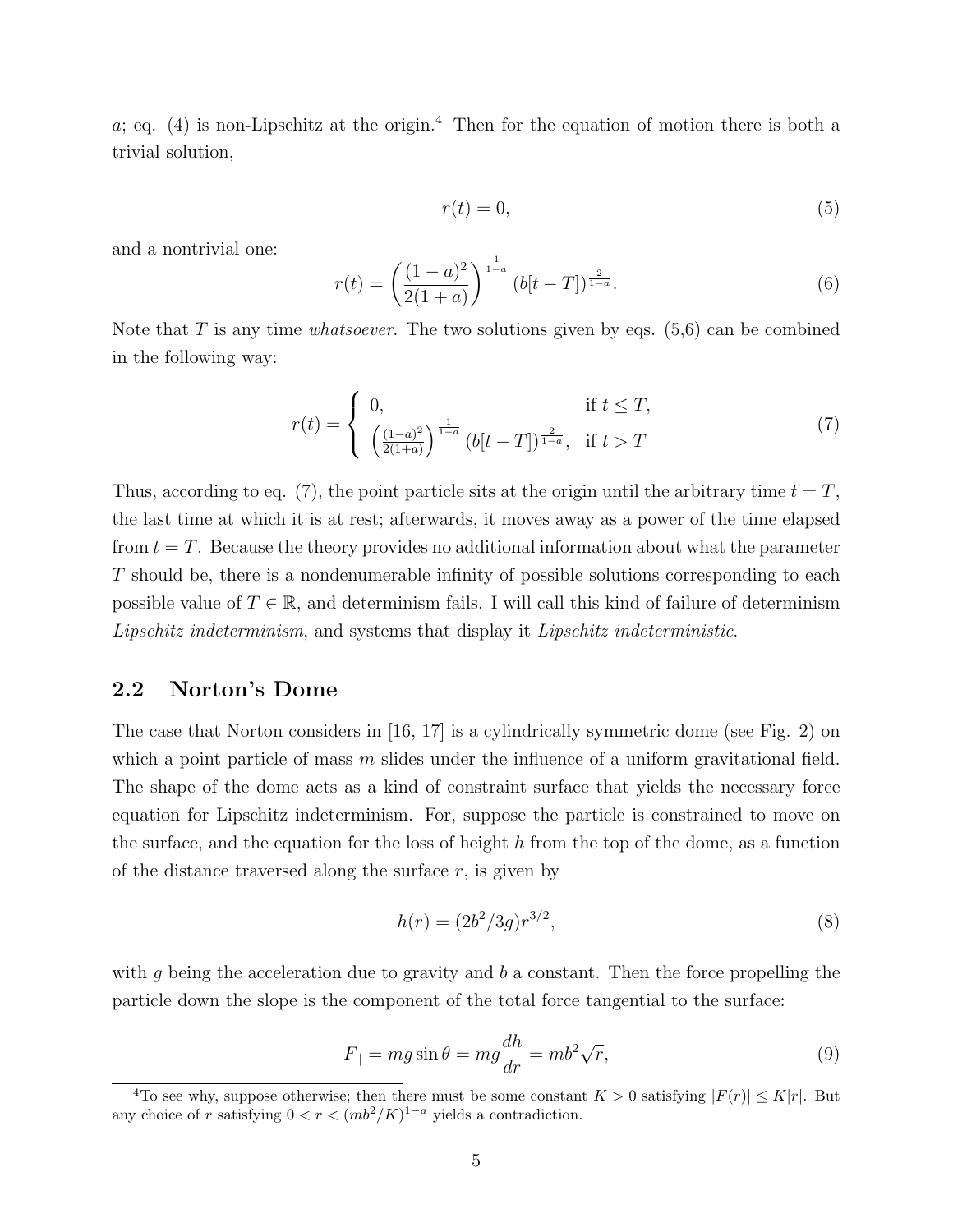

Figure 2: A cartoon of Norton's dome from [16], not to scale and with the constant b set to unity in the appropriate units.

where  $\theta$  is the angle between the radial tangent to the surface at the particle's location and the the horizontal. Placing the point particle at rest on the apex of the dome yields the Lipschitz indeterminism outlined in §2.1 if one picks  $a = 1/2$  in eq. (7) to simplify the equation of motion to

$$
r(t) = \begin{cases} 0, & \text{if } t \le T, \\ \frac{1}{144} (b[t - T])^4, & \text{if } t > T, \end{cases}
$$
 (10)

and the force equation (4) to

$$
F(r) = mb^2 \sqrt{r}.
$$
 (11)

Now, in the case of the dome, the particle at the apex may fall down after any time, and in any of the radial directions. The reason why the apex of the dome is so special is that it is only at this point that the force acting on the particle is not Lipschitz. One way to see this is that the *curvature* of a cross-section of the dome through the origin diverges as  $r \to 0$ [15]. One can understand this by "fitting" a circle along each point of the surface of the dome; as one approaches  $r = 0$ , the radius of the circle gets smaller and smaller—meaning that a particle traversing its surface undergoes a greater and greater instantaneous angular change—until it becomes zero, and the circle becomes a point. The Lipschitz condition is violated here because the path cannot be contained within any lines with finite slope—a finite rate of instantaneous angular change.

Not only is the initial position special in the respect, but the initial velocity is as well. Malament has shown that for any arbitrarily small velocity in the radial direction, the point particle looses touch with the surface of the dome, and there is no Lipschitz indeterminism [15]. Gravity is the force pushing the particle into the dome—which pushes back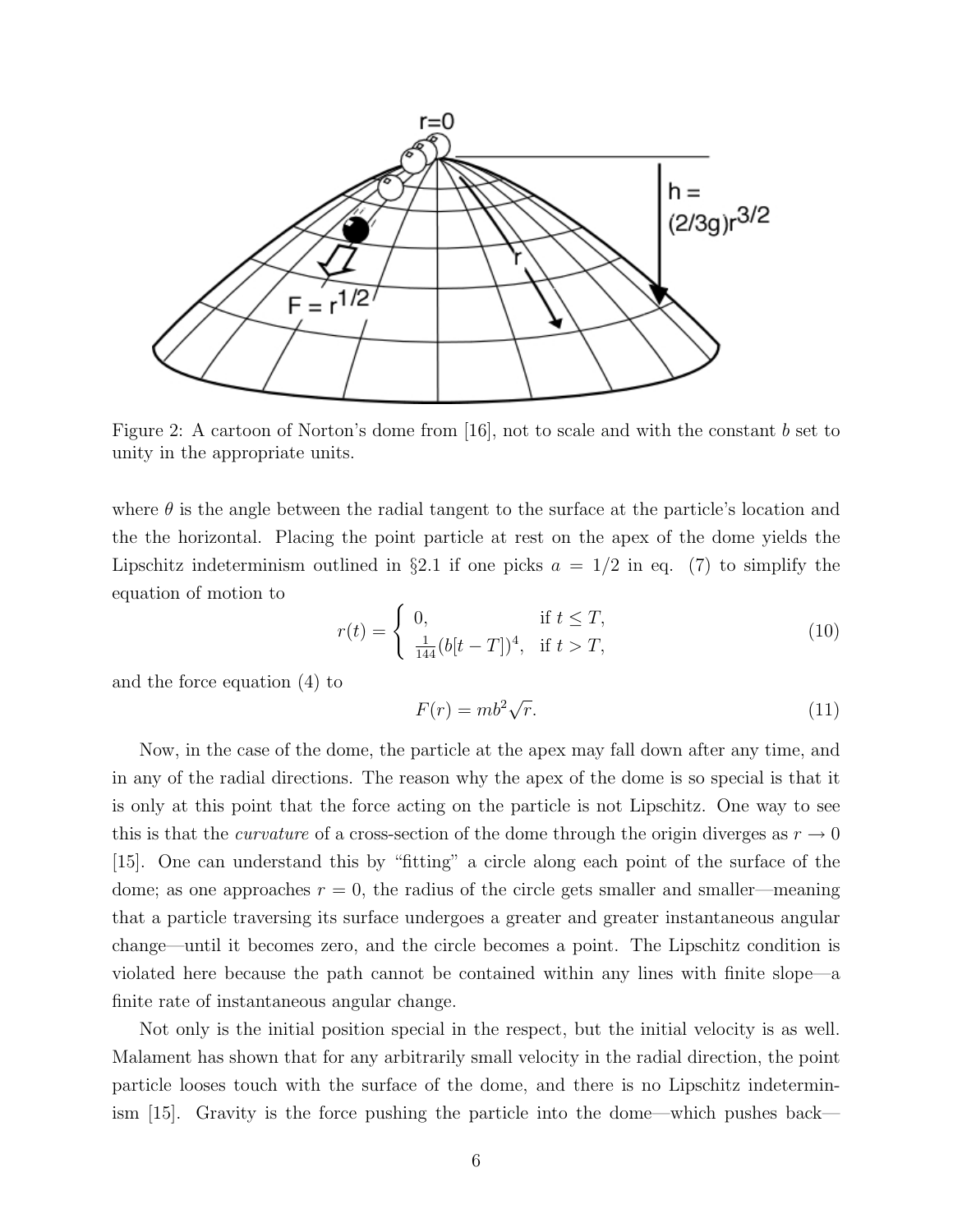constraining it to that surface. But for any non-zero initial velocity, the parabolic arc traced by the particle in free fall extends past the dome; the dome falls away from particle faster than the particle falls under gravity, for any such initial velocity.

Finally, Norton emphasizes that classical mechanics gives no guidance as to any possible probability distribution over the possible allowed equations of motion.<sup>5</sup> Even relying on symmetry to assign a uniform probability will not work since there is such distribution for the parameter  $T$ , which can take on any real value. One might be tempted to assign a probability distribution, in analogy with radioactive decay, where the rate of "decay" is uniform over time. But since such processes require a time constant to define exactly what this rate is, there still remains a parameter totally unspecified by the theory.

# 3 A Brief History of Multiple Rediscovery

I have kept this section to a minimum for now. One can see [3] for a review.

Poisson published the first investigation into dynamical equations that are not (what we would now call) everywhere Lipschitz continuous [18]. He looked at equations of the form  $dv/dt = -av^n$  and  $d^2x/dt^2 = ax^n$ , the latter we can recognize as a generalization of the dome case. Both can fail Lipschitz continuity. (As to their evolution, he came to much the same conclusions as Zinkernagel [24].)

In the mid-nineteenth century, Duhamel and Cournot published textbooks on the subject, followed by Boussinesq in the 1870s, which was republished through the early 1920s in the dawn of the quantum theory. Boussinesq in particular, however, came to see these systems at the origin of human free will.

In the early 1990s, a series of articles by Hutchison on time-reversal invariance in classical mechanics revived cases of the functions studies by Poisson  $(7, 8)$ , but it seems few paid attention to them as many have with Norton's dome. The likely reason is that he did not give a physical model for the hypothetical forces.

<sup>5</sup>Although it makes little difference for what follows, I think it would be a mistake, as it appears Norton has done here, even to consider interpreting Lipschitz indeterminism as a species of probabilistic evolution, much as one gets in classical stochastic systems or objective collapse interpretations of nonrelativistic quantum mechanics. The point is simple: classical mechanics simpliciter does not have the mathematical structure of such a theory. Of course, one can filigree classical mechanics with stochastic elements, which may be a legitimate and pragmatic response in appropriate situations. (See the discussion in §6.)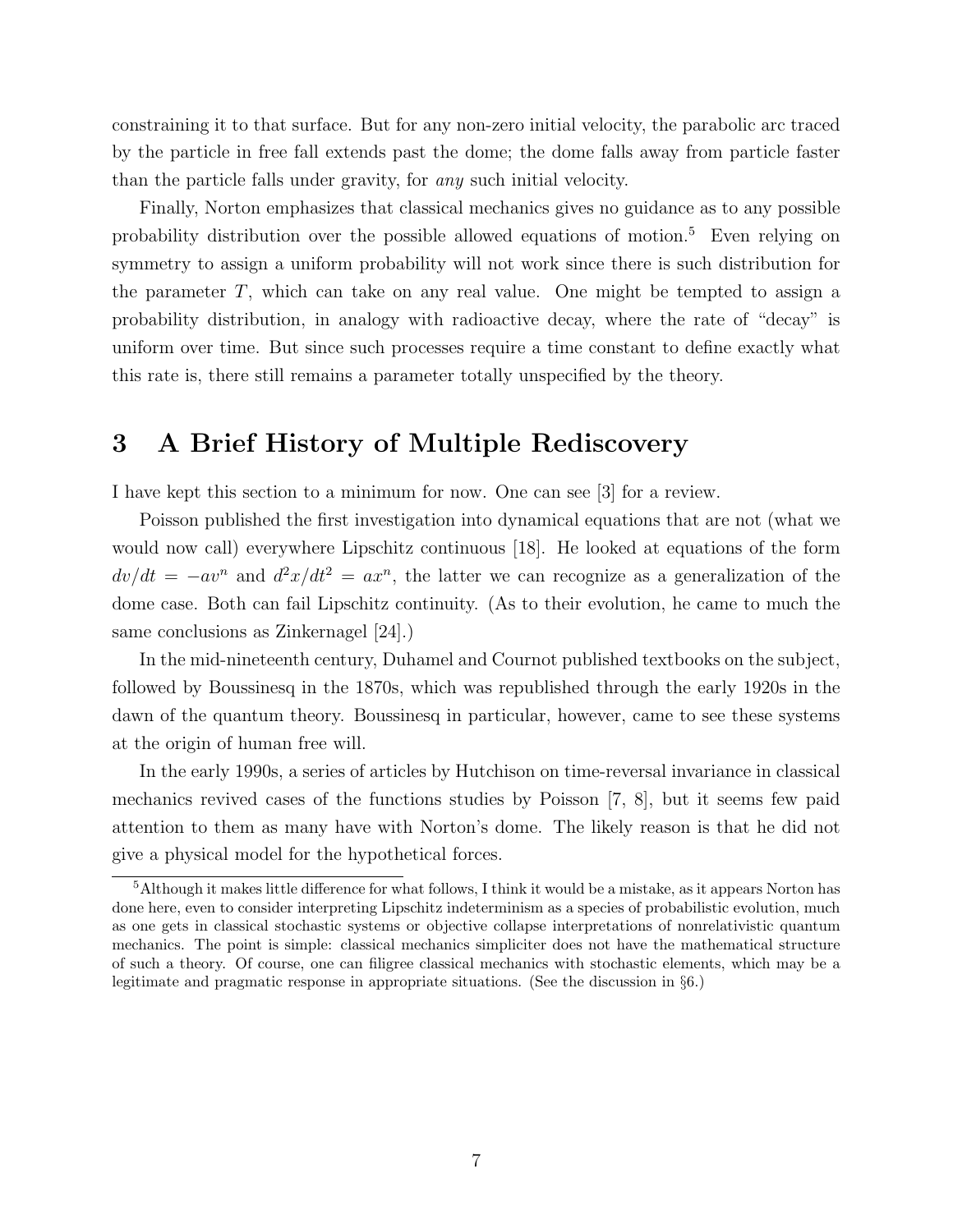# 4 Attempts to Demolish the Dome

Norton [17] considers a variety of objections to his example, classifying them as such:<sup>6</sup>

- 1. The dome incorrectly or incompletely applies Newtonian mechanics.
- 2. The system consisting of the dome and point particle is in some crucial sense unphysical:
	- (a) as overdescription, i.e. as a gauge quantity;
	- (b) as contradictory, i.e. as contradicting other generally well-established claims of the theory;
	- (c) as false, i.e. as empirically falsified;
	- (d) as underdescription, in the sense of it indicating the theory's incompleteness.
- 3. The analysis of the dome uses improper idealizations.

Many of Norton's responses to these categories of objection are cogent, and I will address them in turn.

# 4.1 Objection: Incorrect or Incomplete Application of Newtonian Theory

For the first category—that the principles of Newtonian mechanics have been incorrectly or incompletely applied—he admits that there may be an added constraint or a modification to an accepted rule of the theory, which will disqualify his dome as a legitimate system. For example, consider an objection like this: We can avoid the failure of determinism inherent in eq. (6) and preserve the obviously deterministic solution of eq. (5) by enforcing that all equations of motion be smooth.<sup>7</sup>

But such a rule unduly restricts the set of systems amenable to analysis. One simple example of this is that of a uniformly charged spherical nonconducting shell of total charge  $Q$  and radius R with a pinhole (i.e., a point) removed, and a test particle of opposite charge  $-q$  placed outside of the shell on the ray extending from the center of the shell through the pinhole. (See fig. 3.) Released from rest, the test charge will accelerate toward the center of the shell until it is inside, at which point it will stop accelerating because the electric field from the shell vanishes inside. The acceleration is discontinuous so the equation of motion cannot be smooth.

<sup>&</sup>lt;sup>6</sup>We need not view this classification as a partition of possible objections, since some *particular* objection may inseparably include aspects from more than one category. Nevertheless, viewed as predicates, we can still use them pragmatically to organize the character of possible objections.

<sup>&</sup>lt;sup>7</sup>A function f is smooth when its derivatives  $\frac{d^n f}{dt^n}$  exist and are continuous for each  $n \in \mathbb{N}$ .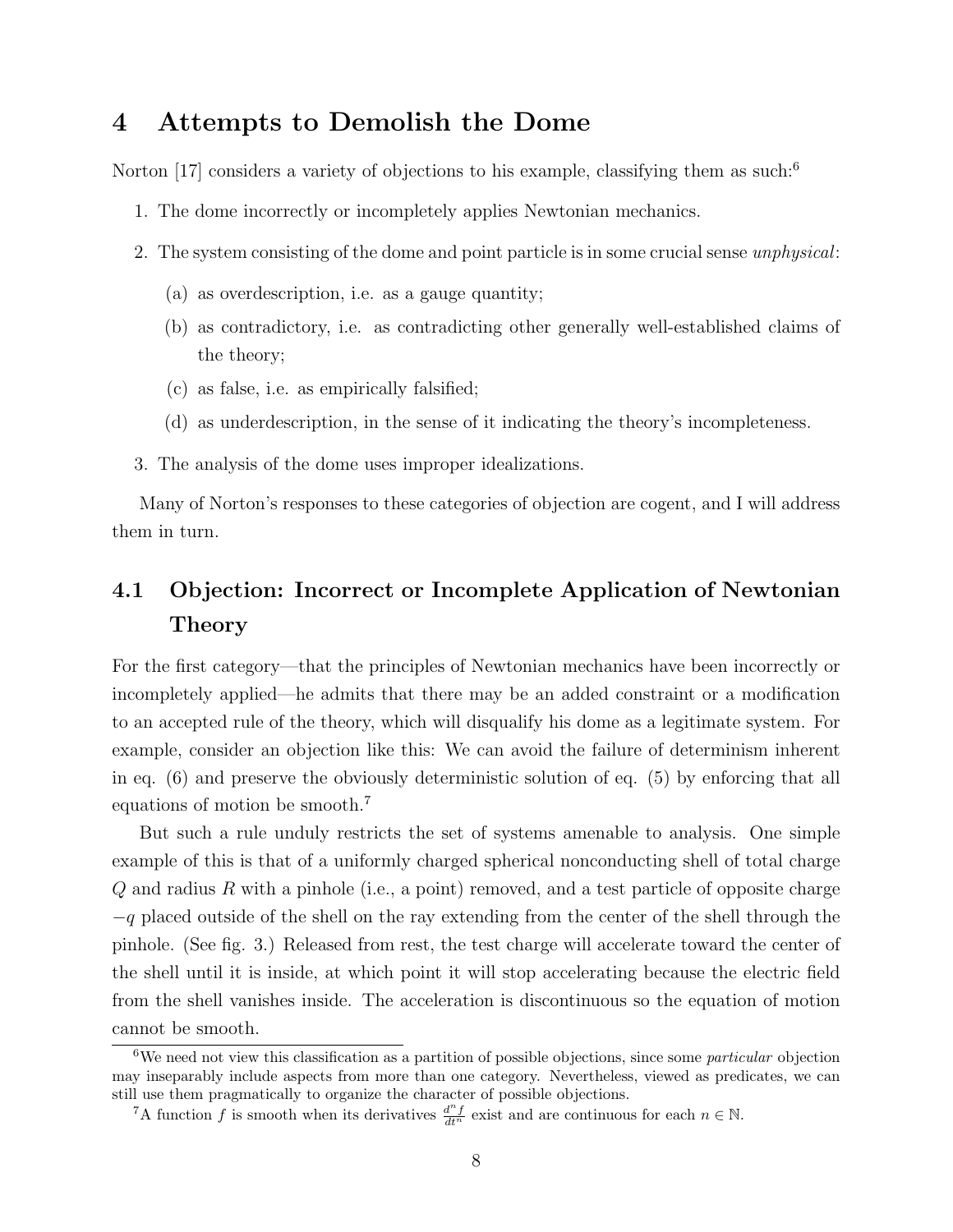

Figure 3: A cross-section of the uniformly charged spherical nonconducting shell, with graphs of the velocity and acceleration of the point particle as a function of distance from its initial position.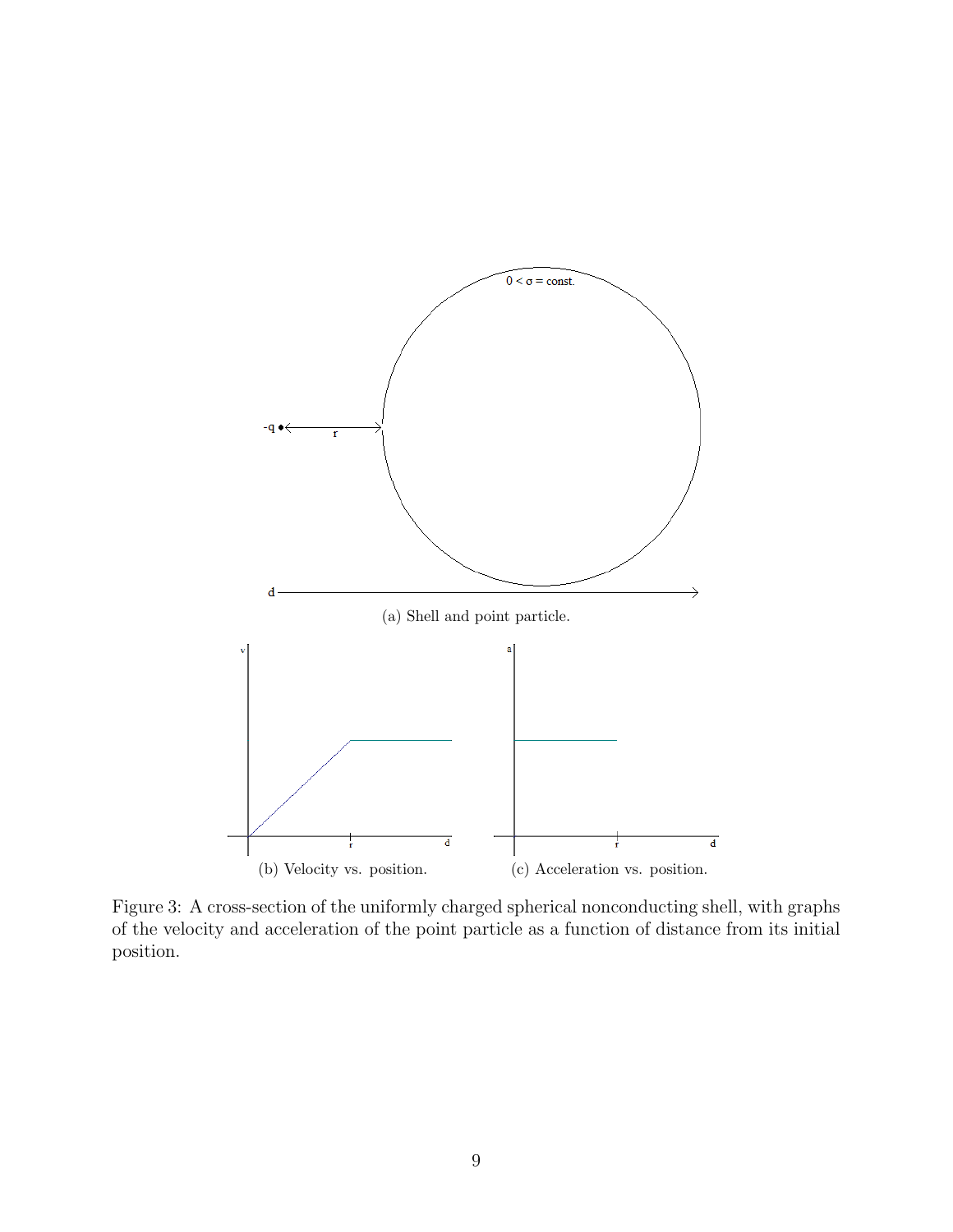Koralev initially took this as one approach to throwing out the dome, arguing not for smoothness, but for (the weaker) Lipschitz continuity as an implicit assumption of classical mechanics [11]. This seems more or an ad hoc addition than smoothness, since one considers it only to rule out a Lipschitz indeterminism explicitly [5]. Moreover, as Norton points out, Lipschitz continuity is a sufficient but not necessary condition for the uniqueness of solutions to the equations of motion. Thus, requiring it can rule out systems that are not Lipschitz indeterministic, just as enforcing smoothness ruled out textbook examples above. Indeed, any such addition will have to be answerable to systems with an already accepted analysis; i.e., the addition should not be so strong as to disallow or alter the dynamics of systems whose the analysis was previously unproblematic.

Ironically, in the manuscript version of his paper, Korolev considers some such situations that arise in fluid dynamics, whose proper treatment is an active field of research [11]. Without going into detail about such physical systems, I can show how there will always be difficulties and a certain degree of arbitrary stipulation if one seeks to rule out Lipschitz indeterminism through enforcing some stronger form of continuity. There are many options one could take in ruling out the dome. Here are a few, in roughly decreasing strength:

- 1. Eliminate any system where at least one trajectory in phase space is Lipschitz indeterministic.
- 2. Given some system, remove any trajectories in phase space that are Lipschitz indeterministic.
- 3. Given some trajectory of a system in phase space, remove any points that result in Lipschitz indeterminism.

Each of these options perhaps shares some proportion of being too strong and of being ad hoc. For example, the first option rules out the dome entirely, even when one does not consider a particle initially at rest at the apex. The second disallows one from considering (only) incomplete trajectories along the surface of the dome, while allowing trajectories that come arbitrarily close. The third option is the most austere, removing only a single point of phase space from the dome example. It may still seem as hoc, however, if one considers that this move allows for a particle to be located at the apex of the dome for any non-zero velocity. Moreover, none of these options can accommodate forcing the particle at rest at the apex to remain there at rest. (Cf. §3 above.) Nevertheless, they remain options of mathematically kosher additional criteria that can impose.

Zinkernagel, on the other hand, has recently argued not that Norton has neglected a tacit assumption of Newtonian mechanics, but that he has incorrectly applied Newton's first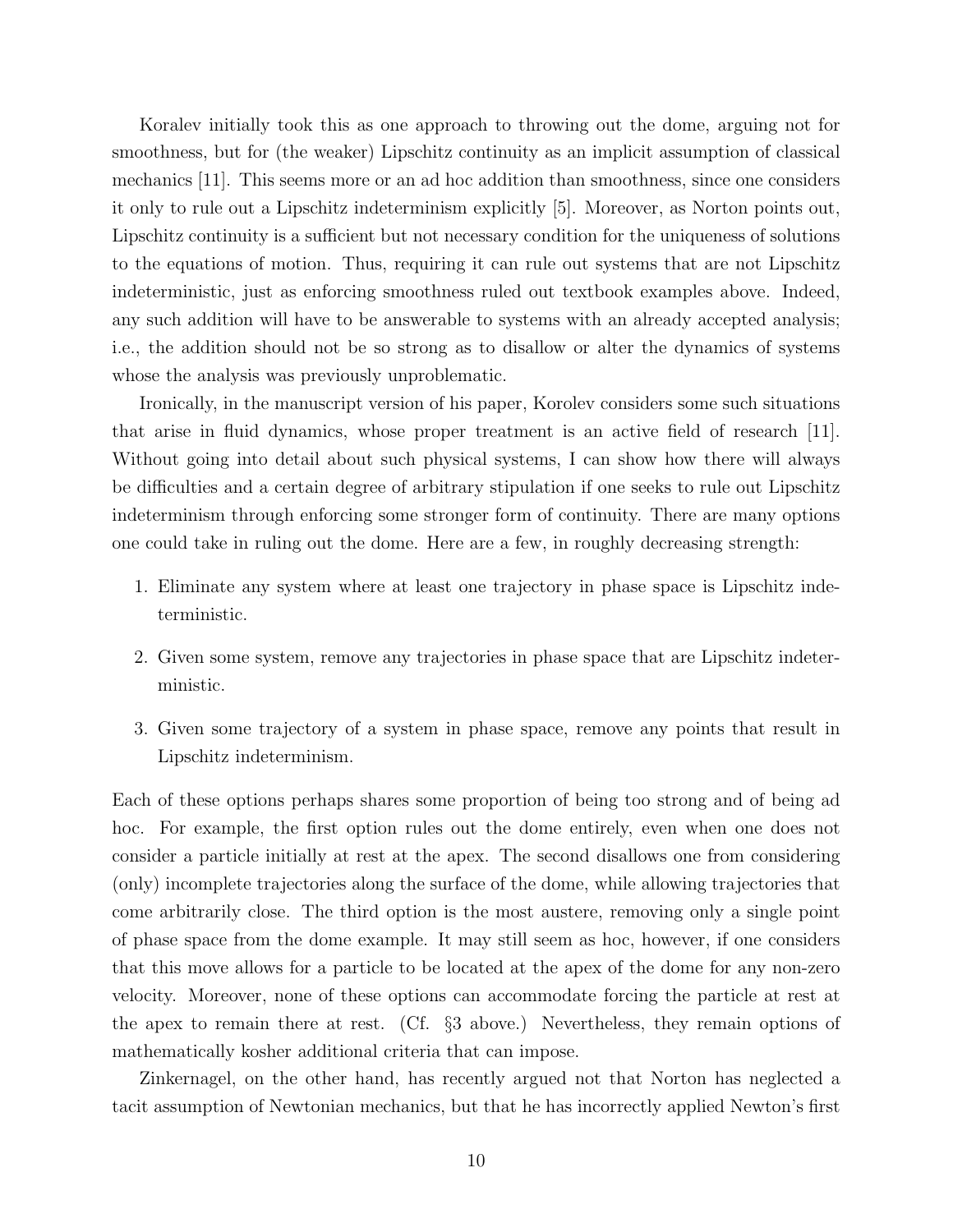law, that "Every body continues in its state of rest, or of uniform motion in a right line, unless it is compelled to change that state by forces impressed upon it" [24]. When properly understood, he claims, the correct path of the particle at rest at the apex of the dome is to remain there at rest. Moreover, attempts to reformulate the first law as a logical consequence of the second—the familiar  $F = ma$ —impoverish the theory of its physical justifications for inertial frames and definition of time.

His argument hinges on an analysis of "continues" and "uniform" in the first law. He reads "continues" as meaning that every change must have a first cause, so that if a particle is at a uniform velocity at time  $t = T$ , then it must remain at that velocity continuously until at least  $t = T + \epsilon$ , for some  $\epsilon > 0$ . This criterion selects the particle-at-rest trajectory for Norton's dome, since it effectively requires the net force acting on any particle to be non-zero only on closed intervals or half-open intervals of the form  $[a, b)$ , for  $a, b \in \mathbb{R}$  and  $a < b$ . (His reading of "uniform" motion (at some time  $t = T$ ), which he takes to mean that  $\lim_{t\uparrow T}\vec{v}(t) = \lim_{t\uparrow T}\vec{v}(t) = \vec{v}(T)$ , i.e. the limit from above and below are equal to each other, which imposes no additional constraint.)

At first this seems to be a puzzling response. As Zinkernagel readily admits, this entails that inertial motion cannot occur at isolated points in time—like for a simple harmonic oscillator in motion as its displacement attains zero—or any closed interval, for that matter. But surely there are innumerable innocuous Newtonian systems where forces turn on smoothly from zero to non-zero magnitude, so that there is no first instant when the force causes a change. In a note added in proof, he acknowledges this difficulty, but claims that he can circumvent it by considering any such continuously varying force as the limit of a series of discrete forces with first instances, viz. first causes, which he considers to be more fundamental for Newton. Essentially, this is Euler's method for approximating the solutions to differential equations. He claims that forces that are turned on smoothly can be captured in this framework, while Lipschitz indeterminism cannot.

There is a sense in which he is right: the difference equations (rather than differential equations) of Euler's method are not indeterministic. But this response cannot do. It is well known that Lipschitz discontinuous functions behave erratically under Euler methods, the calculated trajectory of the particle depending significantly on supposedly unphysical choices like the time step size. (For a philosophical discussion of these issues, see [21].)

I will not discuss Zinkernagel's argument that the first law cannot be absorbed into the second because the former is required for the definition of inertia frames and time in Newtonian mechanics. It is clear at this point that Zinkernagel is not arguing about the modern conception of classical mechanics, but about Newtonian mechanics as it was practiced by Newton. He and Norton simply have different subjects of analysis. So, perhaps the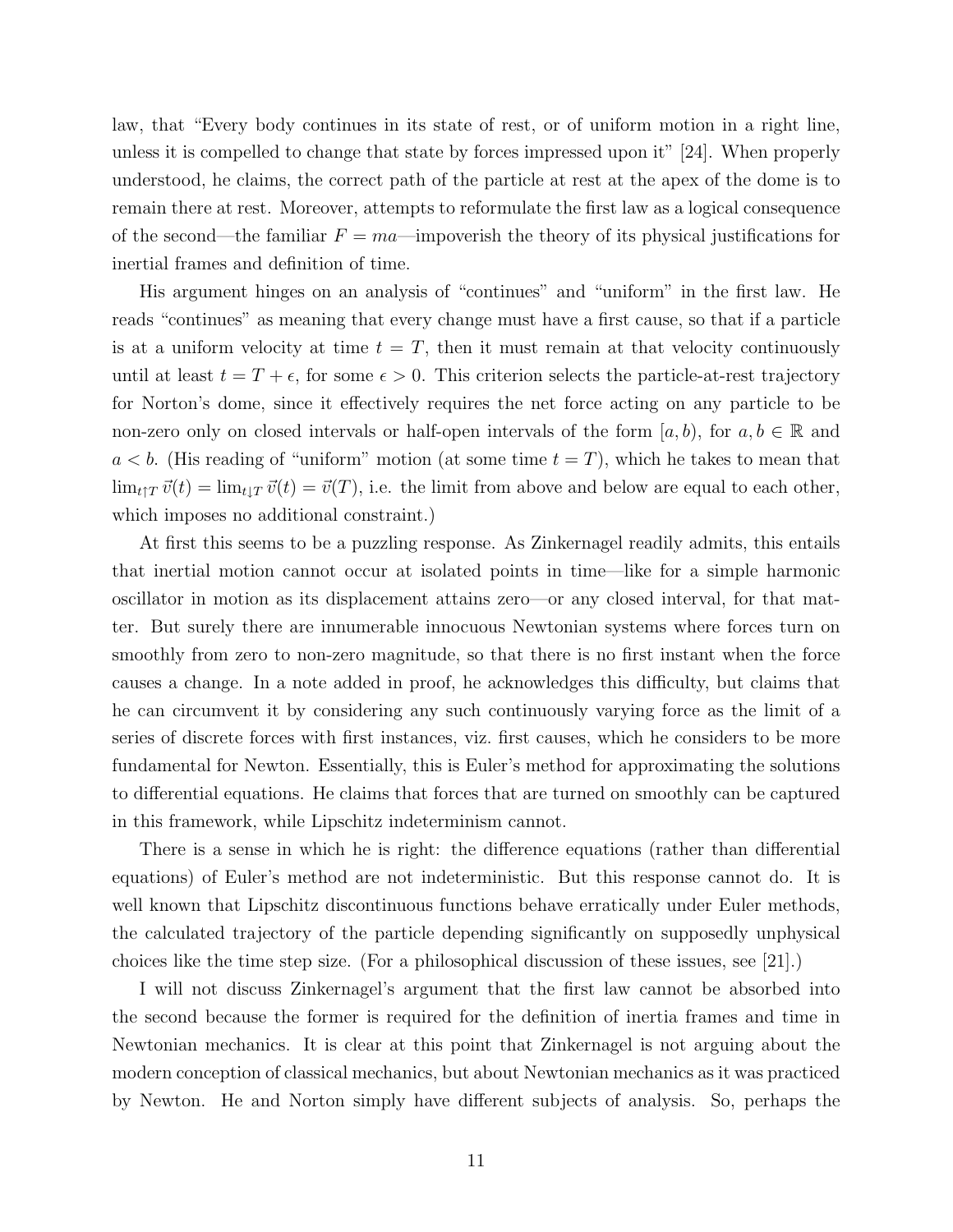former's analysis bears whether Newtonian mechanics was deterministic or not. For, as we have seen in §3, Poisson had a similar final analysis of these systems. But that ultimately is not my concern here.

### 4.2 Objection: the Dome as Unphysical

Norton also has replies to objections whose main thrust is that the dome is somehow unphysical. It is clear that the dome example does not seem to involve overdescription, and the only contradictory claim that it could be seen as making is that it fails determinism, assuming that the latter is an assumption of classical physics. But if the question of determinism is the one under consideration, such as objection is obviously circular.

The two other construals of "unphysical" here provide stronger objections. For example, one might claim that the solutions given by eqs. (5) and (6) constitute underdescription that only one of the solutions they pick out is correct. If we can rule out all solutions but one, then we would reestablish determinism for the dome. A difficulty arises, however, explaining which solutions are the unphysical ones without depending on an assumed notion of determinism. We might think that Newton's first law—that a body undergoes acceleration only when acted upon by an outside force—suggests that the particle should remain at rest at the apex of the dome. (Cf. Poisson and Zinkernagel above.) Our intuitions about everyday objects (for what they're worth) verify this: we don't expect objects at rest to spontaneously fall into motion. But this intuition is vitiated if we consider the time-reversal the case at hand. We can pick the particle's initial position on the dome and its initial (upward) velocity so that as it traverses the surface of the dome it comes to rest at the apex. The dynamics for the particle here, insofar as they evolve according to the particle's position and velocity, will be identical to that of the original situation in which the particle was placed originally at rest at the apex.

Perhaps one could appeal to empirical evidence as the arbiter—that is, dismiss the solution that fits the data the worst—but because Norton's dome has never been built and tested, there is no such evidence to speak of. In fact, there may never be any evidence that we could produce that bears on Norton's dome. Even if we could construct it perfectly, there is only a single point in phase space—that is, a single pair of positions and velocities—that exhibits Lipschitz indeterminism. Norton responds that this is irrelevant:

The dome is not intended to represent a real physical system. The dome is purely an idealization within Newtonian theory. On our best understanding of the world, there can be no such system. For an essential part of the setup is to locate the mass exactly at the apex of the dome and exactly at rest. Quantum mechanics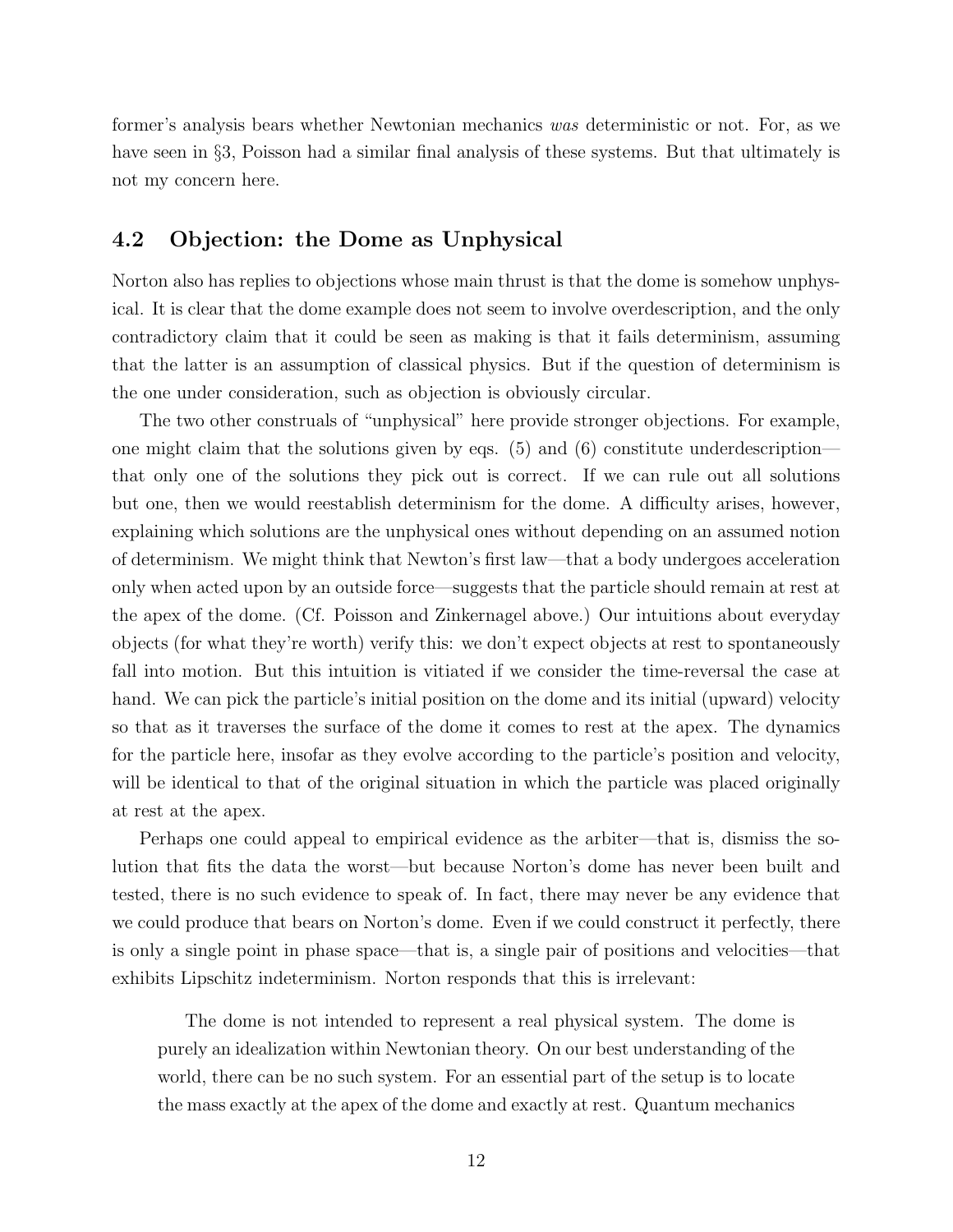assures us that cannot be done. What the dome illustrates is indeterminism within Newtonian theory in an idealized system that we do not expect to be realized in the world. [17]

This is a striking declaration. Norton is perspicuous that he is ultimately concerned with the mathematical structure of Newtonian mechanics rather than the theory as it applies to the world.

But not all commentators on the issue feel the same way, especially when they express themselves in physics journals (apparently). For example, Kosyakov considers two kinds of facts to be major barriers to considering cases of Lipschitz indeterminism compelling [10]: first, that the forces involved, when posited ab initio, are physically unmotivated (to which we will return shortly), and second, that the initial conditions supporting Lipschitz indeterminism are of measure zero. Because Norton has provided a physical model building from familiar forces and constraints, this first deflationary pin misses. But the second finds its mark so true that it is the primary motivation for much of the rest of Kosyakov's paper, wherein he treats similar examples in only one spatial dimension to ensure that measure is non-zero.

I think it is likely this attitude is common among those for whom Norton describes as accepting his example and analysis of the dome but are unimpressed by it. For these folks, perhaps, the physical theory is interesting and relevant only insofar as it can be used to make testable predictions. For them, the instability of particular features like Lipschitz indeterminism may be sufficient evidence that those features, even if predicted by the theory, are not meaningful. Of course, a detailed account of this will need to argue what this instability amounts to, and such an argument will likely need to tread through idealization.

### 4.3 Objection: Improper Idealization(s)

Norton admits that there are many idealizations employed by the dome, including: the use of point masses, frictionless sliding, precise initial conditions, infinite curvature at the apex, and complete rigidity in the dome [17]. Korolev has pointed out, in particular, that if the dome were not completely rigid, then no matter how stiff it would still deform sufficiently to prevent Lipschitz indeterminism [11]. He further constructs other examples of Lipschitz indeterminism using only rigid and elastic bodies to avoid the point of infinite curvature of Norton's dome, but finds that they only work when, say ropes or rods are assumed to be either completely elastic or completely rigid. Thus he concludes that infinite idealizations are responsible for the Lipschitz indeterminism [12]. (In my own electrostatic examples considered shortly, this is not a factor, so Korolev's diagnosis cannot be correct.) Norton re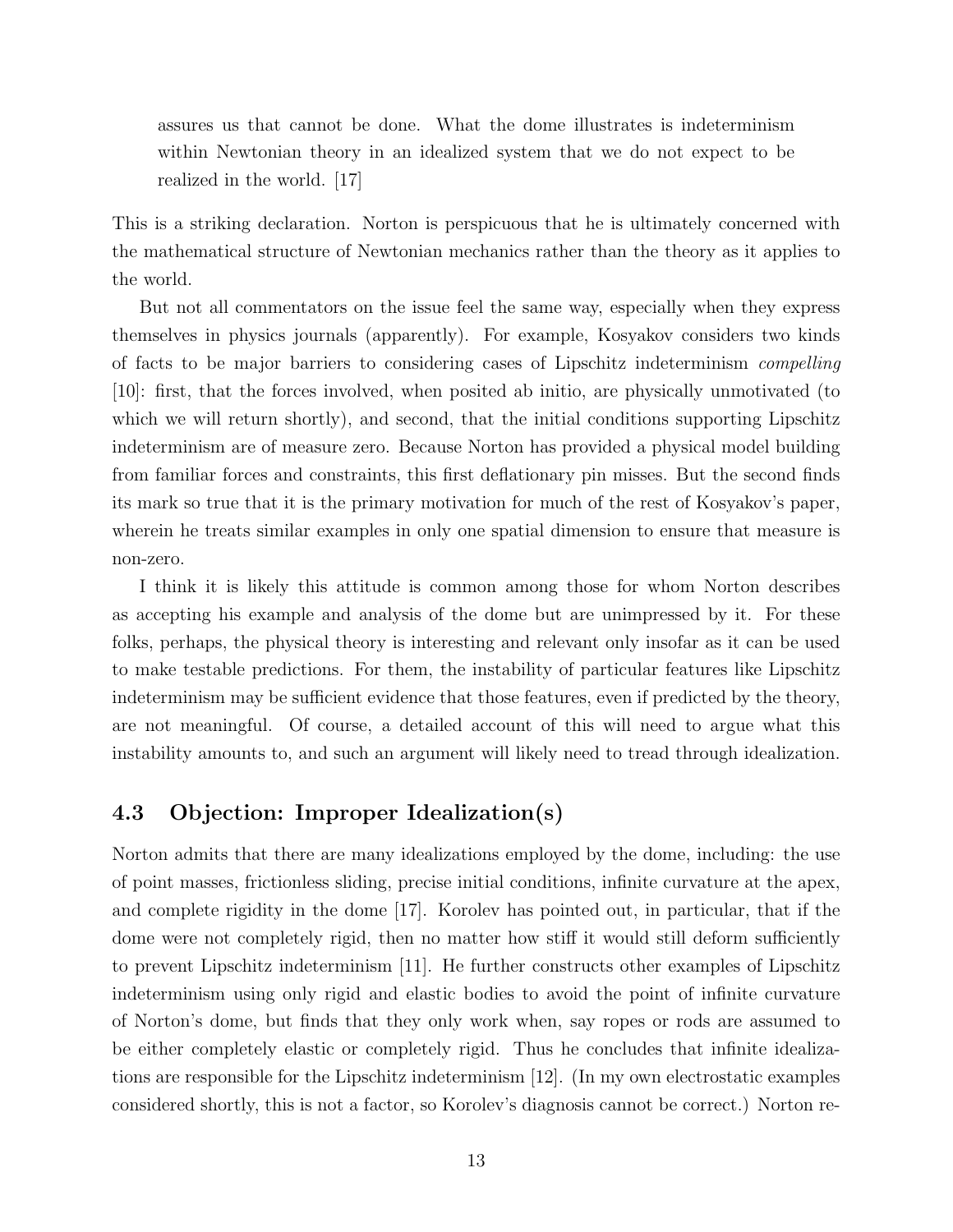sponds that virtually all of the idealizations he uses are used elsewhere in classical mechanics without complaint or harassment, and Malament concurs [17, 15].<sup>8</sup>

A final option on Norton's part is to posit explicitly a force like eq. (11) so as to avoid the complications of systems of constraints and deforming continua. In particular, the example he considers in [17] involves a fundamental length within which the force acts:

$$
F(s) = \begin{cases} m\sqrt{L-r} & \text{if } s \le L, \\ 0 & \text{if } s > L. \end{cases}
$$
 (12)

This is an attractive force between a fixed (i.e. stationary) "Nortonian" source at the origin and a massive test particle positioned at rest at a distance of exactly L from the source. Shorn of any physically complicating aspects, the only remaining candidate responsible for the failure of determinism is the fact, as before stated, that the force is non-Lipschitz at a point. In my mind there is nothing all that strange about positing force laws to submit for analysis, provided that one does not assuming in general that any such posited function will necessarily satisfy conditions for uniqueness of solution, etc. Conceivably, however, one might object to the outright positing of force laws of an atypical form, especially to derive such unexpected and controversial results.

Laraudogoita is of this opinion:

By introducing more or less exotic force functions, a trivial advantage can be taken of the fact that not every differential equation possesses a unique, global solution, to obtain simple examples of indeterminist evolution (see, for instance, [7] ). This type of result is no more complex than the typical textbook exercise but it is, unfortunately, the least interesting of its kind. Much more relevant are situations in which the only interactions permitted are those specific to Newtonian mechanics, i.e. gravitation and/or collisions (elastic)  $\dots$  [14]

The idea seems to be that, if one is going to derive broad metaphysical conclusions from a theory, one must use the "fundamental" forces or interaction of that theory, not merely ones that can be treated theoretically. Callender, in defending the time-reversal invariance of classical mechanics against dissipative forces, used a similar argument: because we have good reason to believe that, at bottom, all forces are conservative, it is very likely that dissipative forces are merely phenomenological—if we could keep track of every molecular collision, then we wouldn't have them [2]. We should only be interested in actual forces that arise from the actual ontology of the theory. And certainly, gravitation, particle scattering, rigid bodies,

<sup>&</sup>lt;sup>8</sup>It seems the isolated initial condition, of measure zero, where Lipschitz indeterminism occurs is an exception, but I have mentioned this in an earlier section.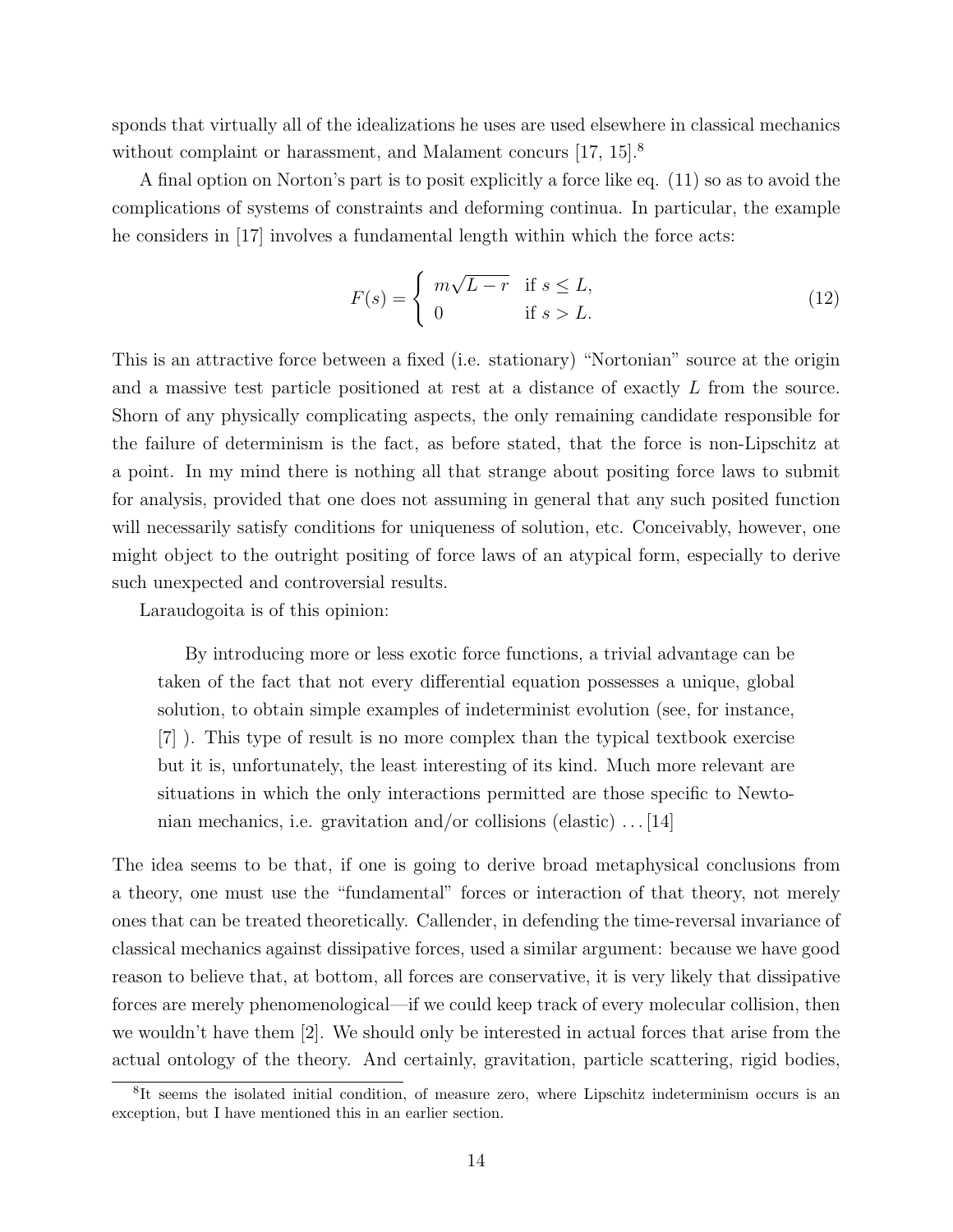and electrostatics are all good candidates for classically fundamental interactions, while the "funny force" of eq. (12) is not. This is why, intuitively Norton's dome is so much more compelling that a model "funny force."

But on the other hand, Wilson has questioned whether or not one can consistently divide classical mechanics into fundamental and phenomenal forces [22]. Instead, he has argued that what is commonly referred to as "classical mechanics" is actually three separate sets of tools that often give mutually incompatible interpretations of the same issue: point particle mechanics, the mechanics of rigid bodies and perfect constraints, and continuum mechanics. Each of them has descriptive gaps that reach all the way to their cores, and appeal to one from another can locally give one a a way to paper over those gaps, but it cannot be done globally. Wilson used the metaphor of a stool with six uneven legs; as it gets pushed around it might settle onto some set of legs or another, but it cannot settle onto all of them.<sup>9</sup>

Nevertheless it is quite easy to construct a situation in which determinism fails using standard, accepted forces without the constraints that yielded so many objections with Norton's dome. The key is realizing that the force equation for a particular body arises from the application of a general force law to a configuration of bodies. If we are prejudiced against introducing queerness into the force law, it is often the case with a sufficiently "robust" force law that we can still have determinism fail by instead shifting that queerness to the configuration of bodies. In  $\S5.1-5.2$ , I use some examples from electrostatics—i.e. only the Coulomb force<sup>10</sup>—to generate the same kind of failure of determinism.

### 5 Examples from Electrostatics

### 5.1 Sphere with Point Charge

Consider a spherically symmetric charge distribution that vanishes beyond some finite radius  $R$  (as in fig. 4):

$$
\rho(r) = \begin{cases} \frac{5c\epsilon_0}{2\sqrt{r}}, & \text{if } 0 < r \le R, \\ 0, & \text{if } r = 0 \text{ or } r > R. \end{cases}
$$
\n(13)

<sup>&</sup>lt;sup>9</sup>I am quite sympathetic with Wilson's account, but I do not think he get the analysis of the dome quite right, for he seems to attribute its indeterminism to a mixing of point particle mechanics and the physics of rigid bodies when one employs the reactive/active force decomposition. Roberts has shown, however, that this analysis is neither necessary nor sufficient for indeterminism.

<sup>&</sup>lt;sup>10</sup>The Coulomb force is the classical force between electrically charged bodies at rest. If r is the distance between bodies of charge  $q_1$  and  $q_2$ , then they experience a force with magnitude  $F = \frac{q_1 q_2}{4\pi\epsilon_0 r^2}$ .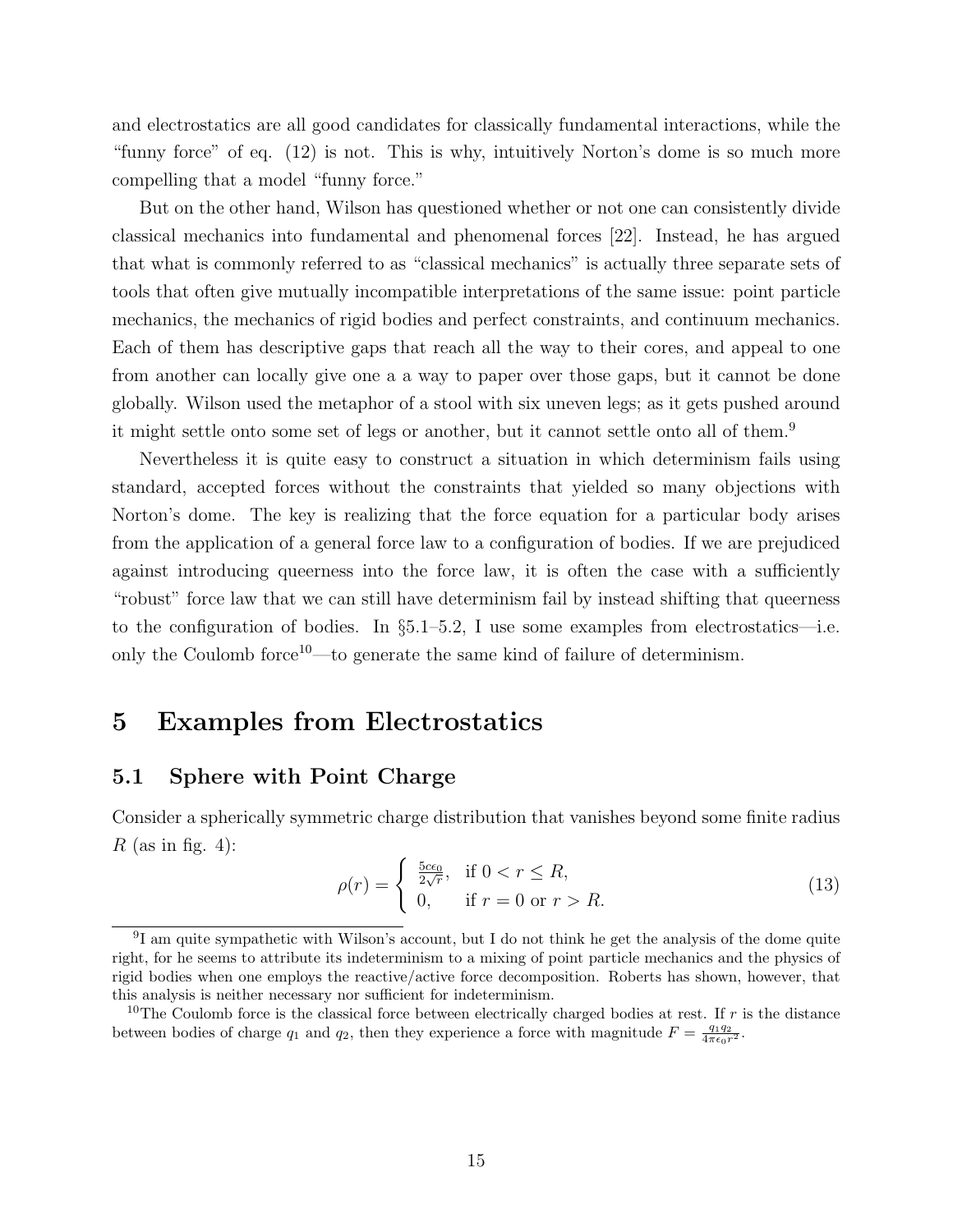

Figure 4: A cross-sectional cartoon of the spherically symmetric charge distribution, with the point test charge at the origin.

Here c is a dimensional constant and  $\epsilon_0$  is the permittivity of free space (as usual).<sup>11</sup> Note that while  $\lim_{r\to 0^+} \rho(r) \to \infty$ , the total charge in the distribution is finite:

$$
Q = \int_0^R \int_0^{\pi} \int_0^{2\pi} \rho(r') (r')^2 \sin \theta' dr' d\theta' d\phi'
$$
  
=  $10\pi c \epsilon_0 \int_0^R (r')^{3/2} dr'$   
=  $4\pi c \epsilon_0 R^{5/2}$ . (14)

Utilizing the distribution's spherical symmetry, we can use Gauss' Law to find the radial (and only nonvanishing) component of the electric field for when  $r \leq R$ :

$$
E_r(r) = \frac{1}{4\pi\epsilon_0 r^2} \int_0^r \int_0^{\pi} \int_0^{2\pi} \rho(r') (r')^2 \sin\theta' dr' d\theta' d\phi'
$$
  
= 
$$
\frac{5c}{2r^2} \int_0^r (r')^{3/2} dr'
$$
  
= 
$$
c\sqrt{r}
$$
 (15)

This is precisely the form of the force law that we need to replicate the behavior from

 $11$ Norton had found this particular example independently in the latest manuscript version of Norton [17]. and includes it in the published version. Previously Zimba [23] developed a somewhat similar electrostatic example using an ideal quadrupole and a spherical charge distribution with a pair of conical sections removed. The latter was done to avoid any objections due to "collisions" between the charge distribution and the point particle—an objection, as I outline below, I think is weak—but as a result the force on the point particle is proportional to  $\sqrt{|z|}$  only to first order. Thus Zimba's example is not clearly one of Lipschitz indeterminism.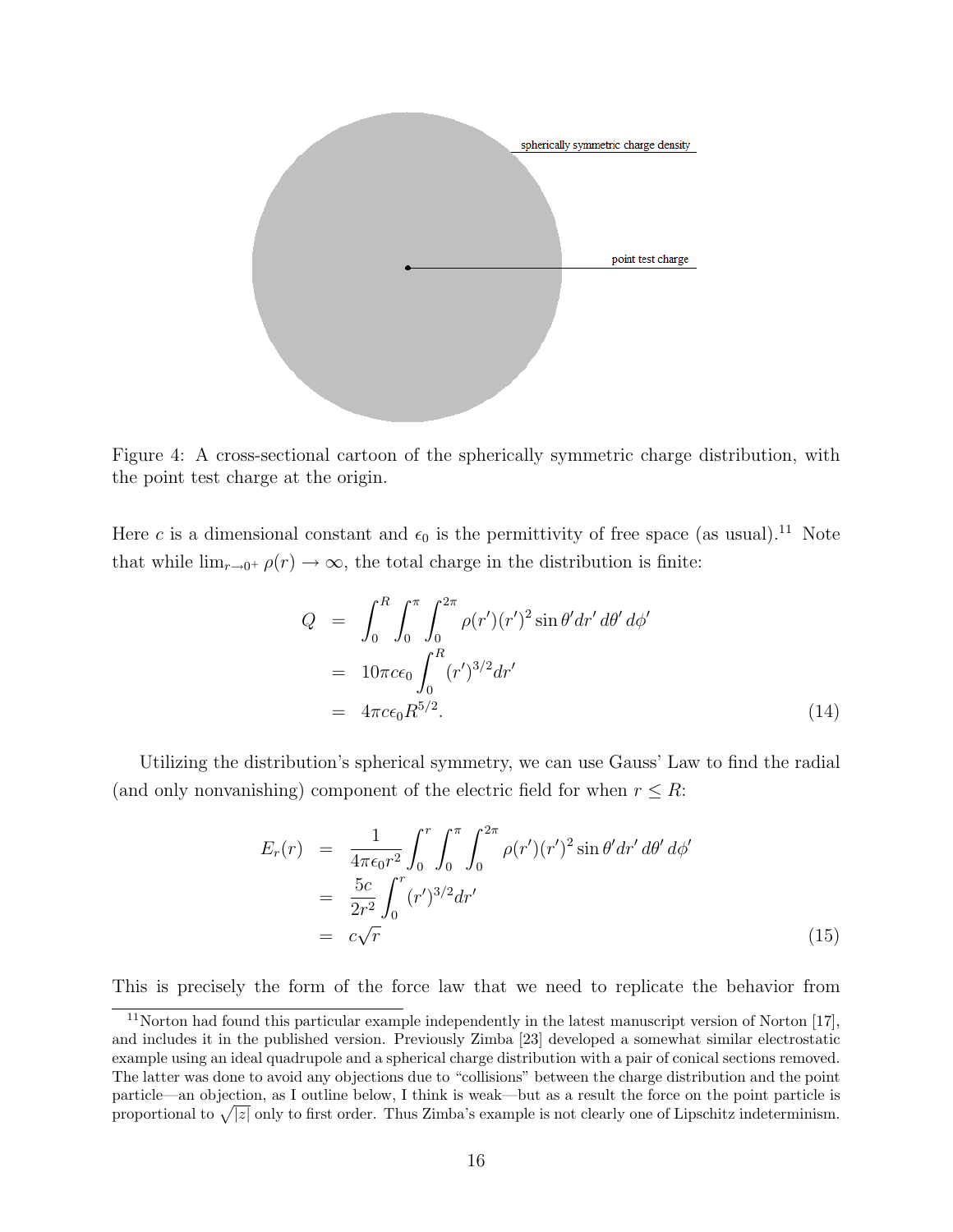Norton's dome. For if we now consider a test particle of charge  $q$ , it experiences a radial Coulomb force

$$
F_r(r) = qE_r(r) = qc\sqrt{r}
$$
\n(16)

when  $r \leq R$  and, placed at the origin, determinism fails in the same way as before.

Although some of the objections to the sphere example are similar to those against Norton's Dome, many are different, in accordance with the fact that objections tend to be focused on the specific details of the example. The most pertinent ones are outlined below.

Objection 1 (Incomplete physics). There might be some constraint or alterations to the usual laws of classical mechanics that would prevent this failure of determinism.

Reply. This is identical to the objection to Norton's dome. In fact, this will be an objection to any example whatsoever, since one can always try to repair determinism by putting new constraints on classical mechanics' domain of applicability. Having previously tried demanding the equations of motion to be smooth, we can instead require that all forces be locally Lipschitz. This *does* effectively reassert determinism in both Norton's dome and the sphere example (and any other example, for that matter) by proscribing the points in phase space necessary for the failure of determinism to occur. However, there are many different ways to implement such a restriction. In roughly ascending strength, we can, for example: restrict the initial conditions of systems to points at which the force is locally Lipschitz; remove from consideration any points in phase space at which the force is not Lipschitz; disallow any trajectories that intersect these points; or limit ourselves to considering only system for which the forces on the dynamical particles are locally Lipschitz on their whole domain. None seems to have any a priori considerations above any other, and I would submit that, if one were to take up this objection, such considerations must necessarily arise out of the particularities of the specific system one is modeling. For example, if one is interested just in modeling behavior in a neighborhood of the initial conditions, the weakest condition above might be appropriate, whereas disallowing trajectories that intersect points where the force is not Lipschitz might be best for modeling the extended path of particles. We will return to these considerations in the conclusion.

Objection 2 (Rigidity). The point particle would immediately collide with the charge distribution as soon as it began to move.

Reply. This is an objection about physicality. But while Newtonian mechanics does purport to describe the physics of rigid bodies, it by no means limited to describing them. It is not required that charge distributions also impose constraints on the motions of particles. In other words, we can consider the dynamics of the system as one of point particles rather than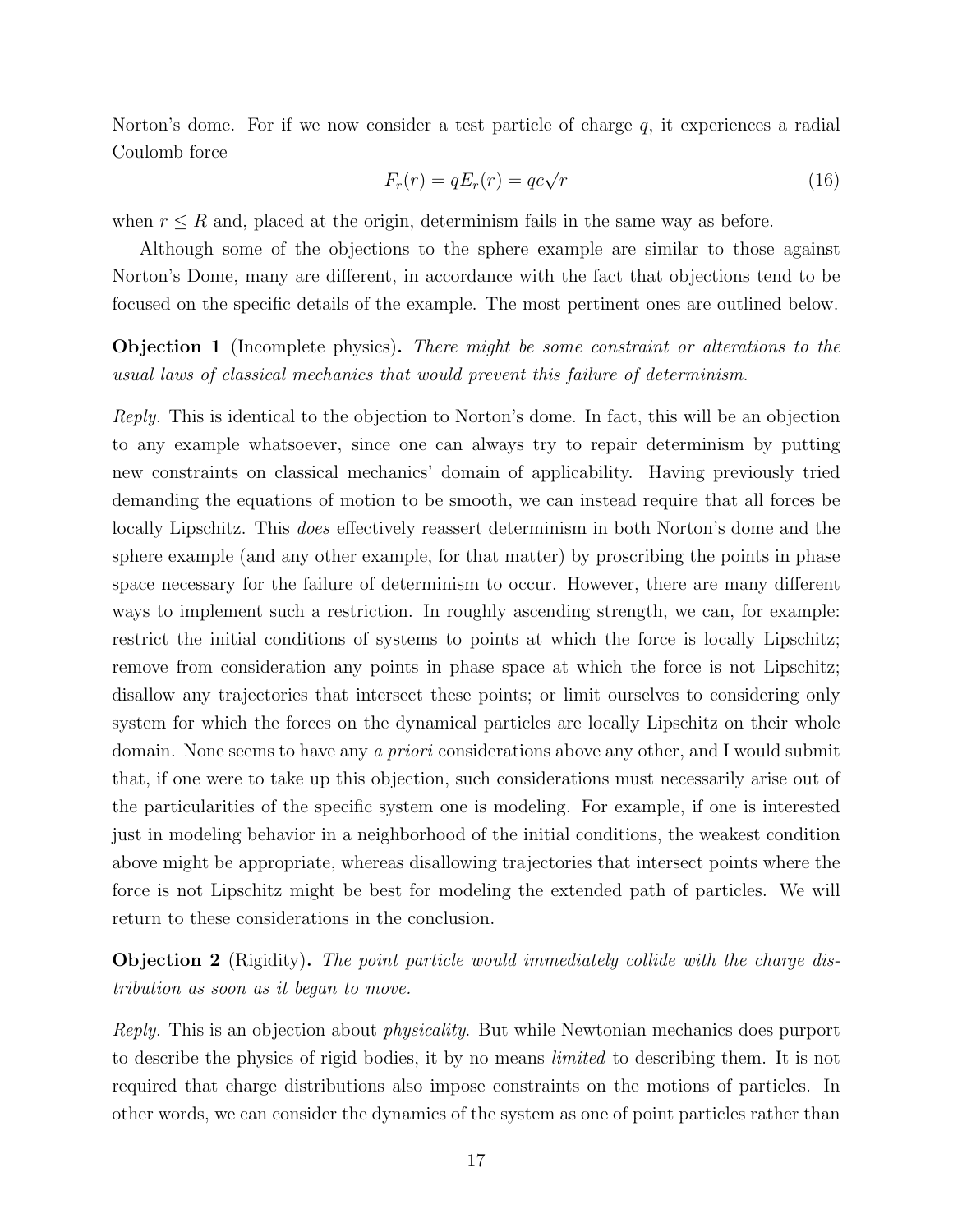of constrained rigid bodies. This is not as unusual as it seems; historically, the Thomson "plum pudding" model of the atom involved a similar kind of charge distribution with a point particle (or several point particles) within. And in galactic astrophysics, it is quite common to consider massive dust that acts like a fluid, with particles passing through it, modeling the distribution of stars or galaxies as such. Closer to home, a classic textbook problem in freshman mechanics is to consider a point particle dropped through a straight "hole" drilled through the center of the Earth—where the scare quotes indicate that the fact that the hole itself, as an absence of mass, is always ignored.<sup>12</sup> Also, the objection only proscribes a failure of determinism when the sphere is perfectly rigid; for if it is allowed to be deformed in the slightest by the test charge, then that test charge would have already instantiated a failure of determinism by moving to cause the deformation. The significance, I think, is that questions about rigidity are not related to determinism failing for a given physical system.

**Objection 3** (Continuity). The charge distribution manifests a pathology, since  $\rho \to \infty$  as  $r \rightarrow 0$ , while  $\rho(0) = 0$ .

Reply. This is an objection about *idealization*, either about the divergent limit or about the fact that the distribution is discontinuous (or both). However, both features show up commonly in previous accepted and unproblematic example of electrostatics. First of all, there is a sense that point particles, whose charge distribution is given by the Dirac distribution, already manifest both of these supposed pathologies. Beyond that, any considerations of charged (one-dimensional) lines, (two-dimensional) shells or (three-dimensional) perfect conductors will involve discontinuous charge distributions, the former two because of their dimensionality and the latter because net charge on a perfect conductors will distribute itself on the conductor's boundary.

There are also many other physical systems in electrostatics in which the theory states that the charge density diverges. For example, consider a charge Q placed on a perfectly conducting circular disk of radius a centered at the origin. The charge will distribute itself on the disk according to the surface density

$$
\sigma(r) = \frac{Q}{2\pi a\sqrt{a^2 - r^2}}\tag{17}
$$

for  $r < a$  [9].<sup>13</sup> Here the charge density diverges at the edge of the disk.

 $12$ The particle then undergoes simple harmonic motion. See, for example [19].

<sup>&</sup>lt;sup>13</sup>An uncannily careful reader might observe that, to be precise, the derivation of this distribution involves taking a disk whose thickness is negligible compared with its radius; then half of eq. (17) gives the charge distribution on each side.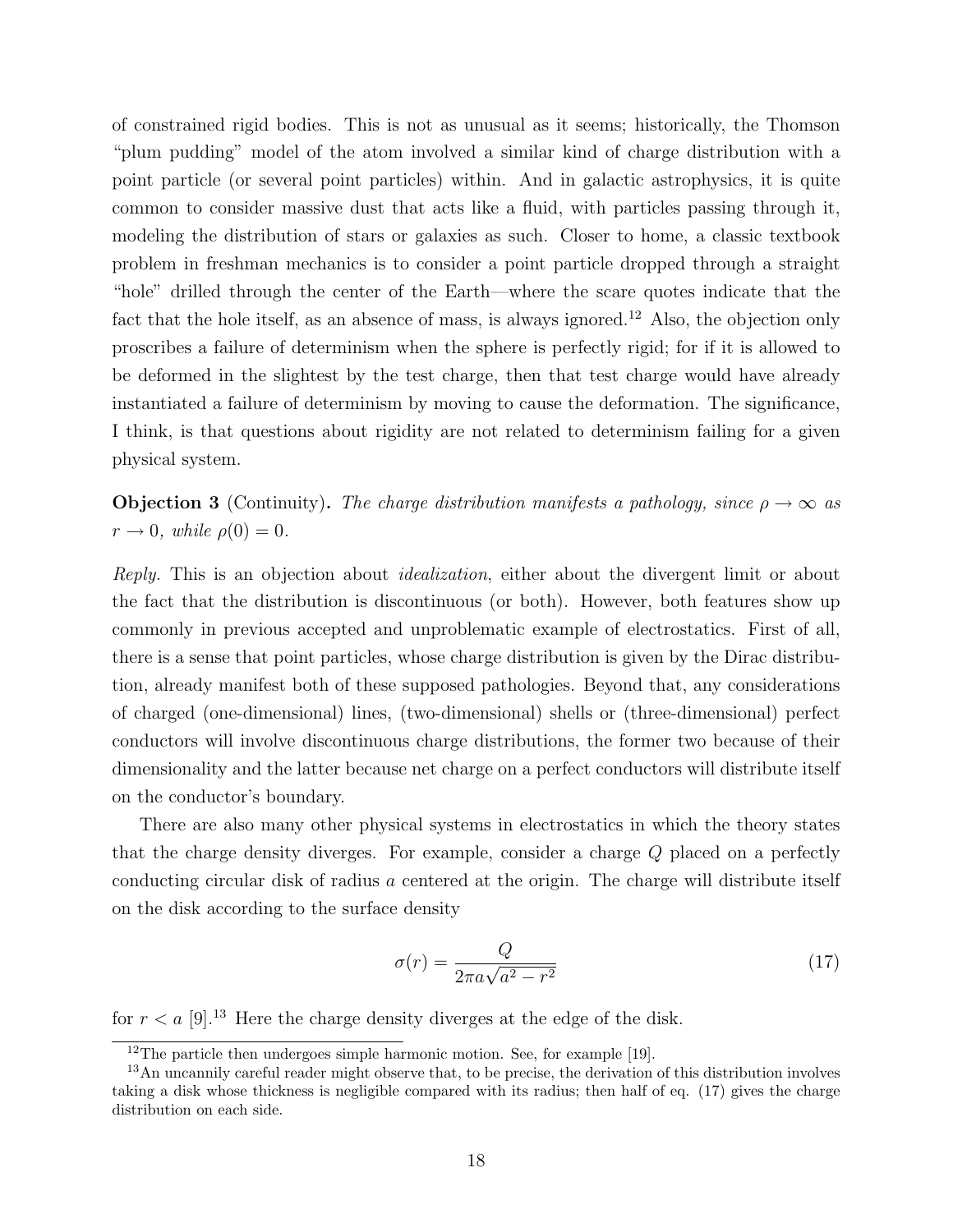

Figure 5: Cross-sectional view of the intersection of two conducting planes at an angle  $0 < \beta < 2\pi$ ; if we imagine these planes to be sides of a conducting box, then for  $\beta < \pi$  it constitutes an "inside" corner and for  $\beta > \pi$ , an "outside" corner. [9]

Another example involves the charge density at the corner of a grounded conducting box formed by the intersection of two planes at an angle  $0 < \beta \leq 2\pi$ , as in Fig. (5). Symmetry provides that the charge distribution on each plane be equal; for each plane, the surface charge density as a function of the distance r from the corner is

$$
\sigma(r) = -\sum_{m=1}^{\infty} \frac{ma_m}{4\beta} r^{(m\pi/\beta)-1} \approx -\frac{a_1}{4\beta} r^{(\pi/\beta)-1},\tag{18}
$$

with the last equation the dominant behavior near  $r = 0$ , and each  $a_m$  is a constant determined by the electric potential far away from the corner [9]. Notice that for  $\beta > \pi$ , which represents the cases for the "outside" corner of a box, the charge density diverges at the corner.

### 5.2 Sphere with Ideal Dipole

We now consider an example whose setup is analogous to the first except the form of the spherically symmetric charge distribution is different, and the point charge will be replaced by an ideal dipole.<sup>14</sup> So let the charge density be given by

$$
\rho(r) = \begin{cases} c\epsilon_0 \sqrt{r} & \text{if } r \le R, \\ 0 & \text{if } r > R. \end{cases}
$$
\n(19)

<sup>&</sup>lt;sup>14</sup>An ideal dipole is a formed as follows. Take two point charges q and  $-q$ , and let  $\vec{d}$  be the displacement vector from  $-q$  to q. Define the *dipole moment* as  $\vec{p} = q\vec{d}$ , then take the limit as  $q \to \infty$  and  $||\vec{d}|| \to 0$  while holding  $\vec{p}$  constant.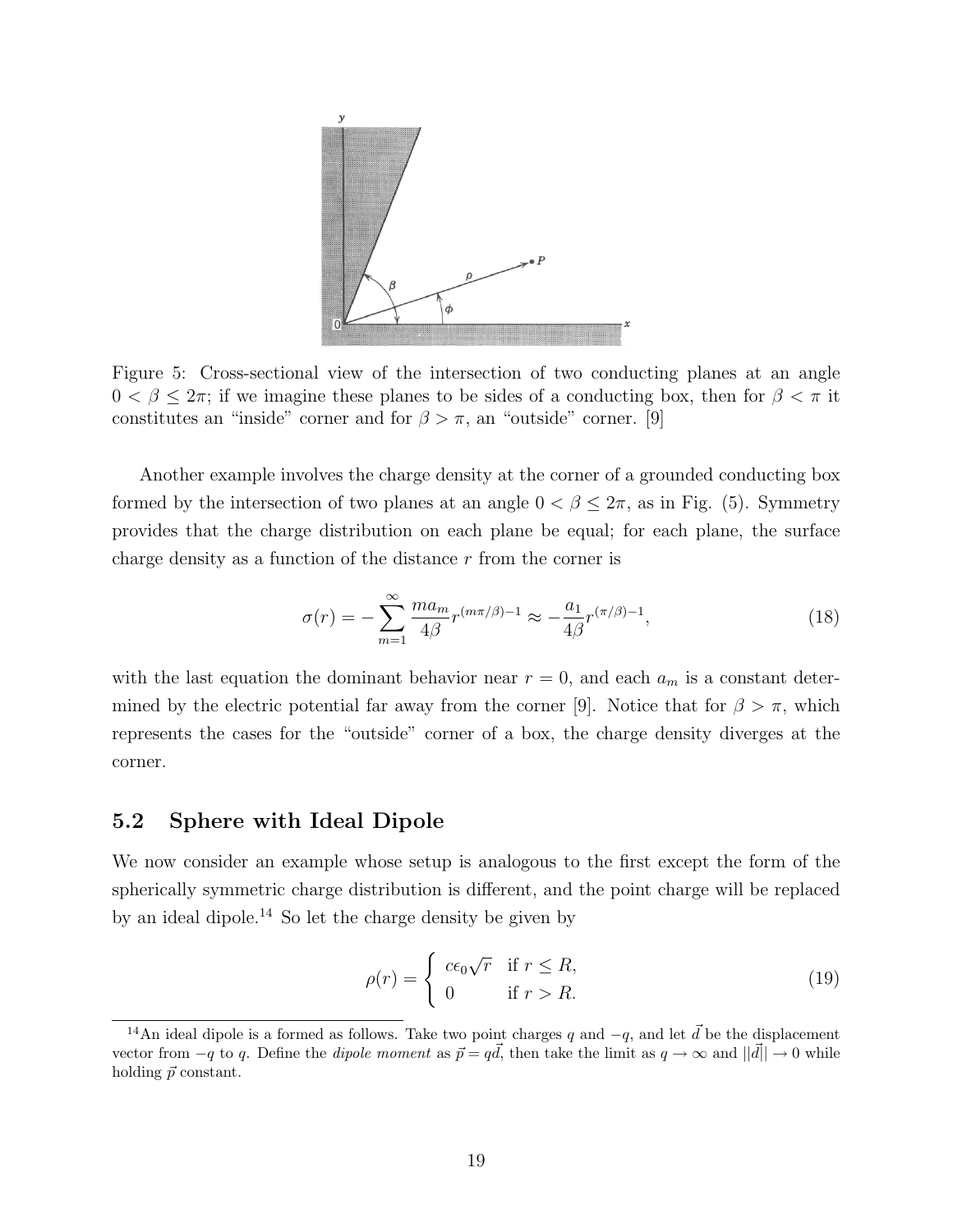The electric field, by symmetry, is nonvanishing only in its radial component. For  $r \leq R$ , then,

$$
E_r(r) = \frac{1}{4\pi\epsilon_0 r^2} \int \rho dV
$$
  
=  $\frac{c}{r^2} \int_0^r (r')^{5/2} dr'$   
=  $(2c/7)r^{3/2}$ . (20)

Now we introduce an ideal dipole with moment  $\vec{p}$ . Because of the spherically symmetric distribution, the force on the dipole at radius  $r$  is given by

$$
\begin{aligned}\n\vec{F}(r) &= (\vec{p} \cdot \vec{\nabla}) \vec{E} \\
&= \frac{p_r}{r^2} \frac{\partial}{\partial r} (r^2 E_r(r)) \hat{r} \\
&= \frac{2c p_r}{7r^2} \frac{\partial}{\partial r} (r^{7/2}) \hat{r} \\
&= c p_r \sqrt{r} \hat{r},\n\end{aligned} \tag{21}
$$

where  $p_r$  is the radial component of the dipole moment at radius r. There must be some direction in which  $p_r = \sqrt{p_x^2 + p_y^2 + p_z^2}$  is nonvanishing for each r, for otherwise we would not have a dipole in the first place. Placing the dipole at the origin, determinism fails for these directions—any direction that is not orthogonal to  $\vec{p}$ .

While this example may also be vulnerable to the incompleteness and rigidity objections leveled at the original charged sphere, this new charge distribution does not have any of the continuity features that could have been pathological in the previous one. Instead, if one seeks grounds of idealization on which to object, one must focus instead upon the ideal dipole. On the one hand, the limiting condition involved in its definition might be hard to justify physically, even though physicists and chemists model molecules using these kinds of admitted approximations all the time. On the other hand, strictly speaking, the total charge of the dipole is always zero, so there doesn't seem to be ill-behavior on account of  $q \to \infty$ . Furthermore, in the the context of the theory, it is, mathematically speaking, a legitimate move, and doesn't seem to be any more of an idealization than a mundane point particle. The fact that the theory is being used to approximate a real situation doesn't somehow invalidate what the theory predicts, the latter of which is what we're interested in here.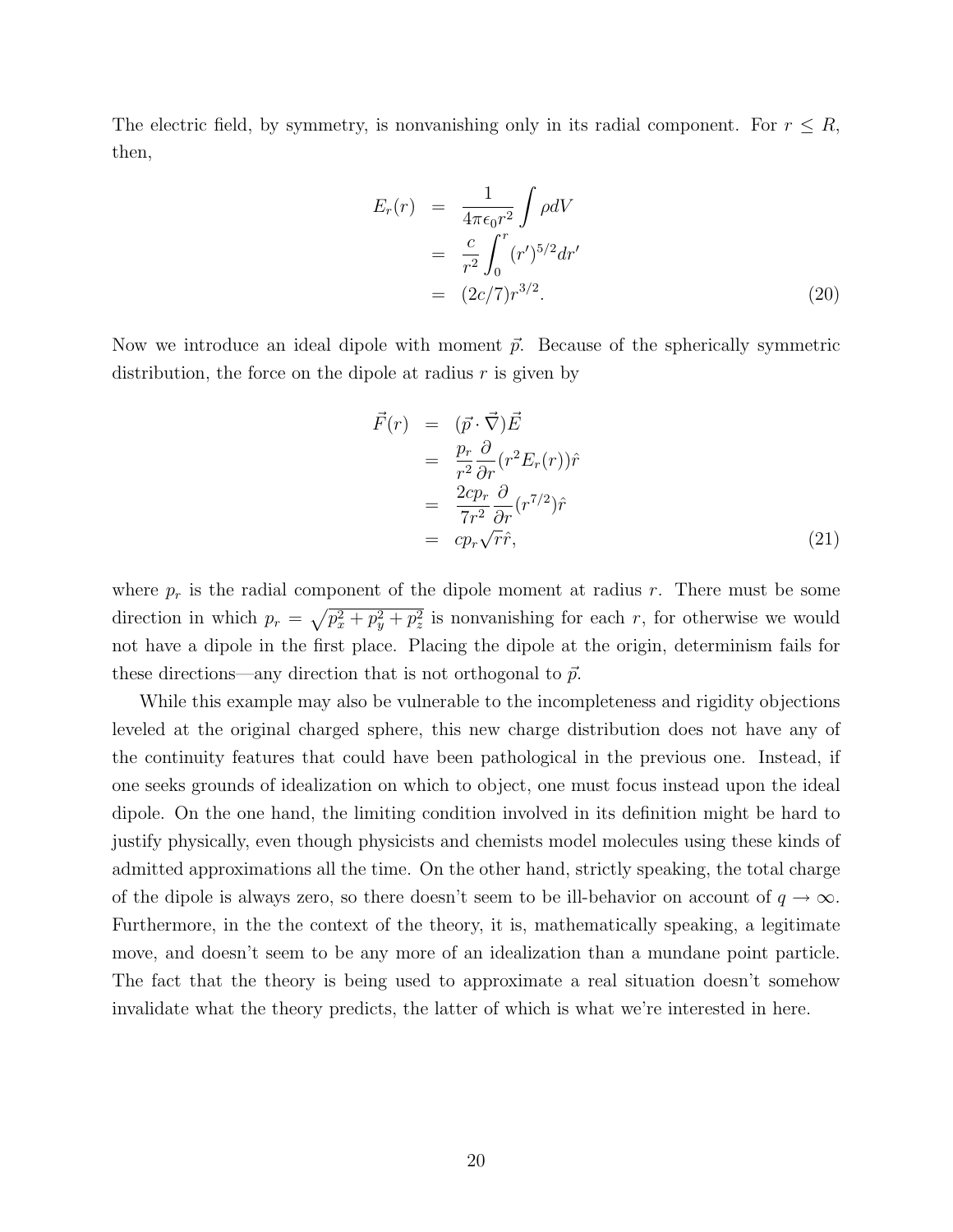|                | Norton's Dome                    | Test Charge         | Ideal Dipole |
|----------------|----------------------------------|---------------------|--------------|
| Incompleteness | Lipschitz                        | Lipschitz           | Lipschitz    |
| Unphysicality  | Nonconstructibility              | Rigidity            | Rigidity     |
| Idealization   | Mixing rigid and point dynamics, | Pathological $\rho$ | Ideal Dipole |
|                | Surface tension,                 |                     |              |
|                | Escape velocity,                 |                     |              |

Table 1: A summary of the objections to each of the three examples that fail to satisfy determinism.

# 6 Conclusion and Prospects

My intent in showing the two examples with the point charge and the ideal dipole was to highlight how, Lipschitz continuity aside, different kinds of objections were required for each. (See table 1.) The unphysicality objections—the nonconstructability of the systems in question, and the rigidity of the spheres—were the weakest, since they seemed ad hoc responses to the failure of determinism rather than the systems themselves. And the fact that the charge distribution for the sphere and test charge system diverges as  $r \to 0$  seems to be just an accidental fact about inverse square force laws; the dipole case eliminates this problem since it couples to the electric field with an extra factor of r in the denominator. The fact that an ideal dipole might be controversial seems to be an accidental fact about electrostatics rather than a "cause" of the failure of determinism. Objections like these that fall under the banner of "illicit idealizations" also seem to be missing the point; they are only proffered in cases to prop up determinism, but not in the numerous other cases from physics that do not threaten to fail to be deterministic.

Does this mean that Newtonian mechanics is indeterministic *simpliciter*? No. And similarly we must reject the naive position that it is fully and without qualification deterministic. In my mind it is more useful to view Newtonian mechanics as a kind of metatheory, a framework or a language that the classical physicist uses to develop particular theories gravitation, say, or electromagnetism—that model particular systems of interest. Consequently we may impose continuity conditions on forces according to our purposes, restricting the domain of application of our model, or modifying its behavior, according to the pragmatic concerns of system at hand. Surely Norton [17] would reply that this seems to be a post hoc move, since Lipschitz continuity is virtually never cited as an actual constraint on systems to be analyzed. But I would contend that physicists rarely bother to make explicit these kinds of constraints that, on the face it, seem to apply only to nuisance cases.

For example, in the cases of Newtonian gravitation and classical electrodynamics—both of which have inverse square force laws—the fact that the force is undefined for all particle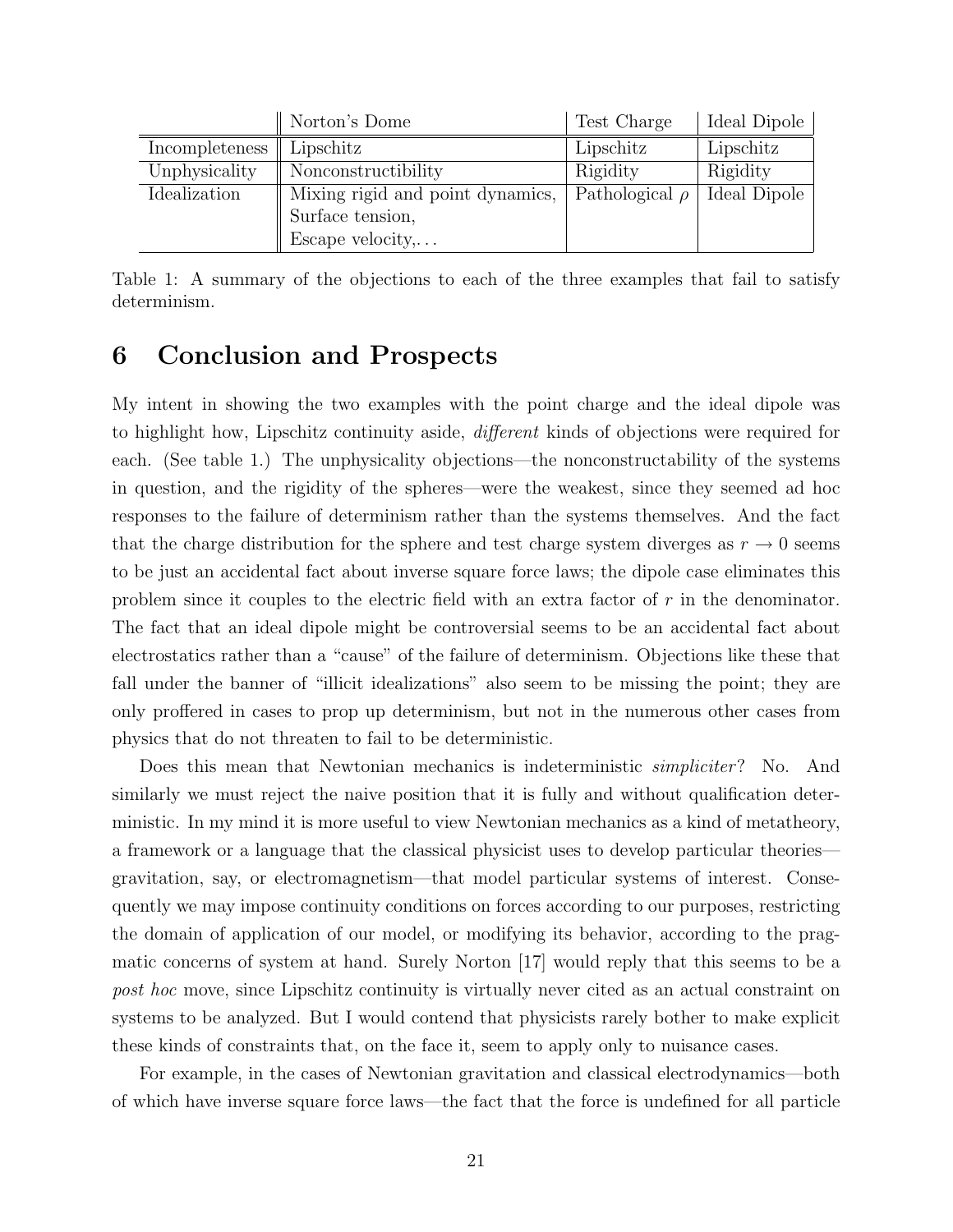configurations in which two particles share the same position is rarely mentioned, and computer simulations of these kinds of systems will often employ a workaround, such as giving the particles a small but finite radius and letting collisions be perfectly elastic. To see how these cases often go unnoticed, consider the uniformly charged spherical shell given in fig. 3. To calculate the electric field produced by the shell, we can use Gauss' Law, which relates the electric flux through a closed surface to the charge contained in the surface. But it the surface is coextensive with the shell (modulo pinhole), then the notion of enclosed charge is ambiguous. Nevertheless, one can calculate the field inside and outside the shell and provide the dynamics for the point test charge, while "connecting" its trajectory by hand at the boundary of the shell. Because the graph of the velocity then has a kink, the acceleration cannot be related to the velocity as  $\vec{a} = \frac{d\vec{v}}{dt}$  in the typical fashion. Yet this unspoken bridging principle does not constitute a failure of classical physics.

In a similar manner, there are many ways that one can enforce the Lipschitz condition if one desires by restricting a model's domain of application, or by changing the dynamics by hand at the appropriate places. Eliminating elements of phase space and inserting new dynamics by hand at these points do not constitute new techniques for classical mechanics, and are no more ad hoc that the same techniques used to model, according to one's purposes, classical systems that do not violate determinism.

I hope I have shown that different commentators have taken different versions of these theories and compared them unknowingly. I also hope I have shown why any particular choice of these is not priviledge over any other, since each is chosen to be useful in its own way. I agree, finally, with Wilson that there is no canonical classical mechanics, but think that one can still answer the question of determinism once one has specified with mathematical precision just which one one is talking about. Ultimately, will complicate Norton's project, for there is no privileged hill on which he can stand and make claims about the whole of classical mechanics.

### References

- [1] Boussinesq, Joseph. Théorie Analytique de la Chaleur, Mise en Harmonie avec la Thermodynamique et avec la Théorie Mécanique de la Lumière. Compléments au Tome III:  $Concilation\ du\ V\acute{e}ritable\ D\acute{e}terminisme\ avec\ l'\acute{E}xistence\ de\ la\ Vie\ et\ de\ la\ Libert\acute{e}\ Morale.$ 3rd ed. Gauthier-Villars: Paris 1922.
- [2] Callender, Craig. "The Metaphysics of Time Reversal: Hutchinson on Classical Mechanics," British Journal for the Philosophy of Science 46 (1993): 331–340.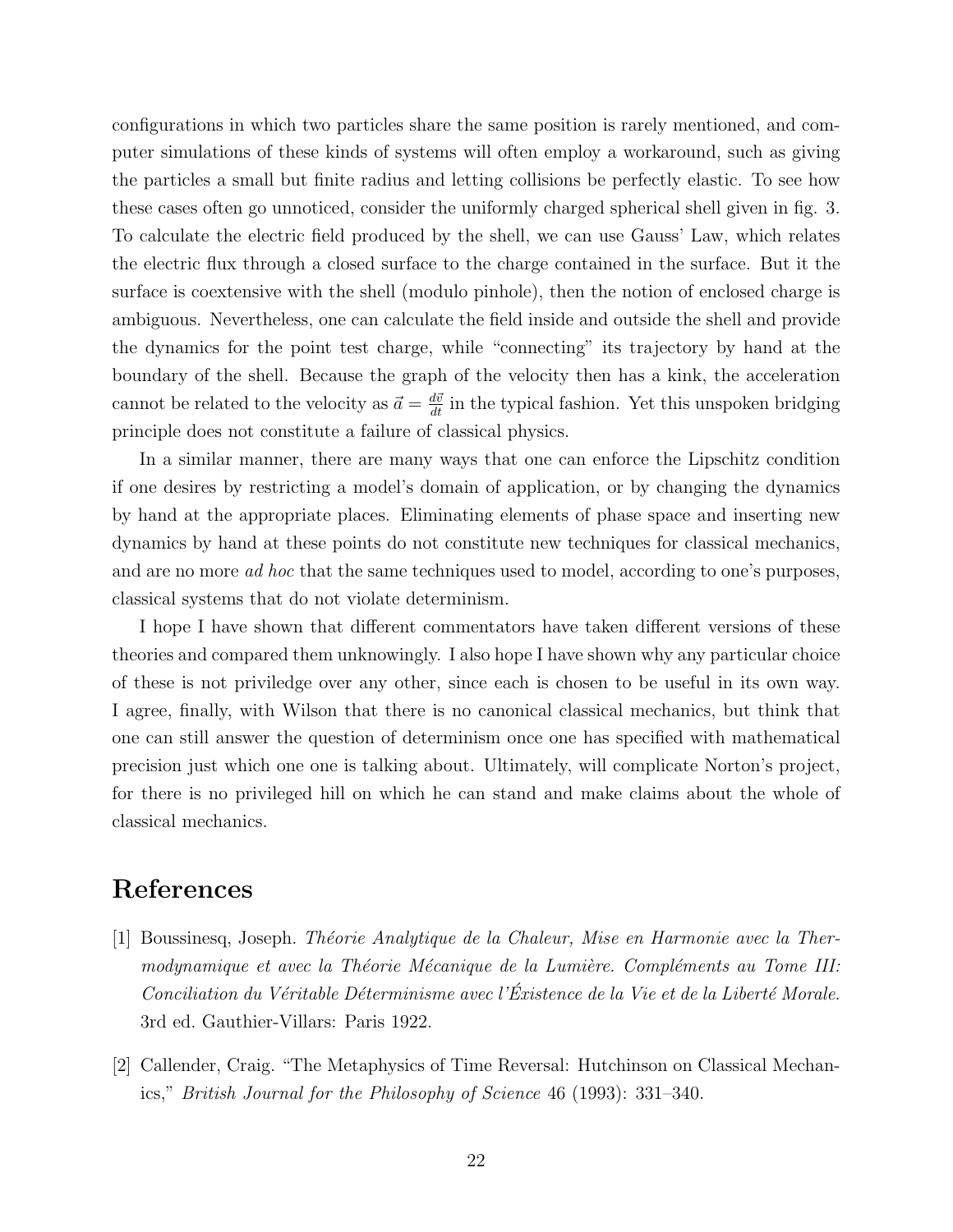- [3] Deakin, Michael A. B. "Nineteenth Century Anticipations of Modern Theory of Dynamical Systems," Archive for History of the Exact Sciences 39.2 (1988): 183–194.
- [4] Earman, John. "Aspects of Determinism in Modern Physics," Philosophy of Physics. Ed. Jeremy Butterfield and John Earman. Handbooks of the Philosophy of Science. Ed. D. Gabbay, P. Thagard and J. Woods. Amsterdam: Elsevier, 2007.
- [5] Earman, John. "How Determinism Can Fail in Classical Physics and How Quantum Physics Can (Sometimes) Provide a Cure," Philosophy of Science 75 (2008): 817–829.
- [6] Hoering, Walter. "Indeterminism in Classical Physics," British Journal for the Philosophy of Science 20 (1969): 247–255.
- [7] Hutchison, Keith. "Is Classical Mechanics Really Time-reversible and Deterministic?" British Journal for the Philosophy of Science 44 (1993): 307–323.
- [8] Hutchison, Keith. "Temporal Asymmetry in Classical Mechanics," British Journal for the Philosophy of Science 46 (1995): 219–234.
- [9] Jackson, John David. Classical Electrodynamics. 2nd ed. New York: Wiley, 1975.
- [10] Kosyakov, B. P. "Is Classical Reality Completely Deterministic?" Foundations of Physics 38 (2008): 76–88.
- [11] Korolev, Alexandre V. "Indeterminism, Asymptotic Reasoning, and Time Irreversibility in Classical Physics," Philosophy of Science 74 (2007): 943–956; Phil. of Sci. Assoc. 20th Biennial Mtg. (Vancouver): PSA 2006 Contributed Papers, http://philsci-archive.pitt.edu/archive/00003003/01/IndeterminismPSA2006.pdf.
- [12] Korolev, Alexandre V. "The Norton-Type Lipschitz-Indeterministic Systems and Elastic Phenomena: Indeterminism as an Artefact of Infinite Idealizations," Philosophy of Science (2010): forthcoming; Phil. of Sci. Assoc. 21st Biennial Mtg (Pittsburgh, PA): PSA 2008 Contributed Papers.
- [13] Lange, Marc. "Must the Fundamental Laws of Physics be Complete?" Philosophy and Phenomenological Research 78.2 (2009): 312–345.
- [14] Laraudogoitia, Jon Perez. "On indeterminism in classical dynamics," European Journal of Physics 18 (1997): 180–181.
- [15] Malament, David B. "Norton's Slippery Slope." Philosophy of Science 75 (2008): 799– 816.